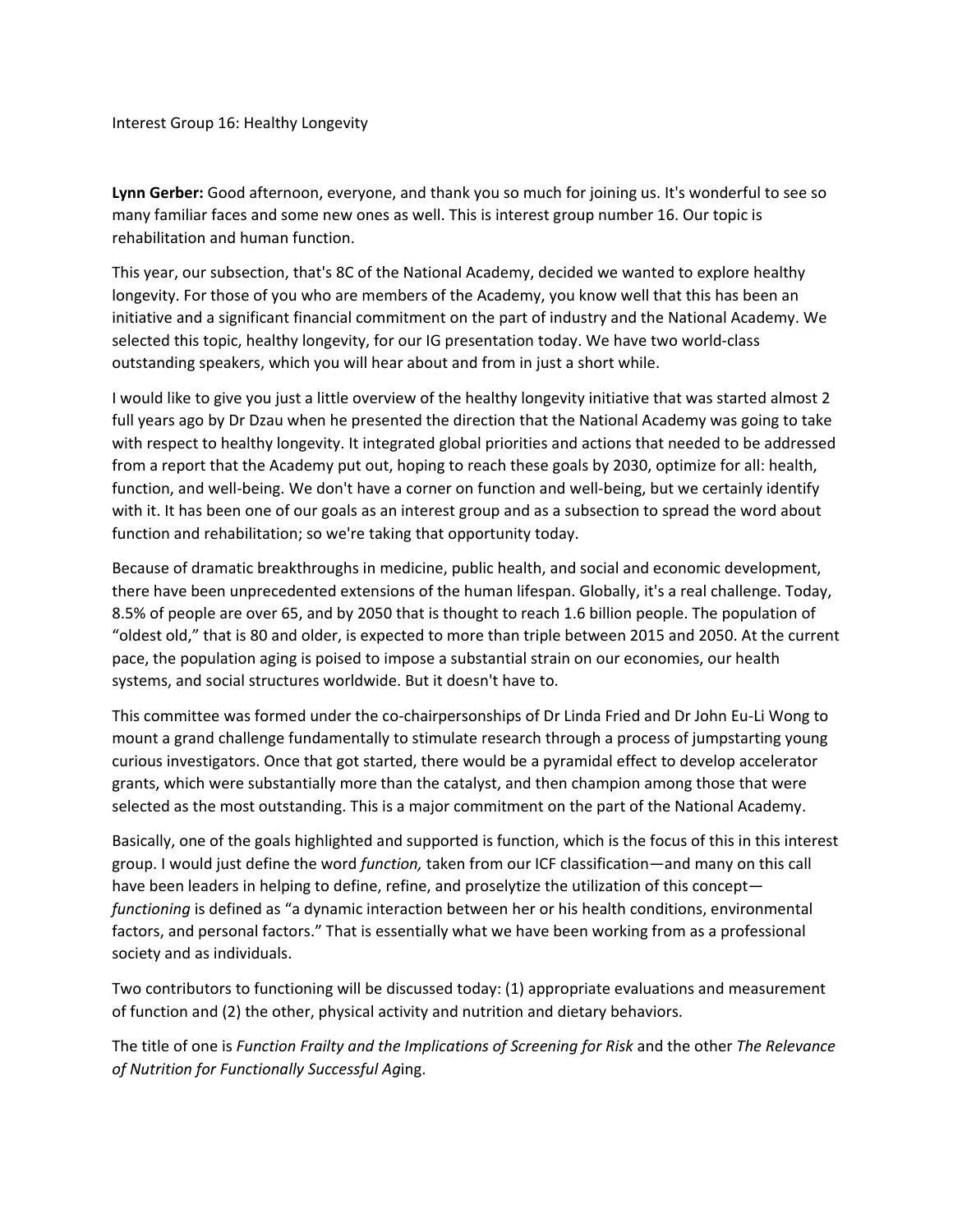Start your questions now in your own mind, and pepper our speakers as we go forward. Thank you once again for participating.

Let's hear it for Senior Women's Tennis.

## **Amy Houtrow:** Thank you, Lynn.

I have the distinct honor and pleasure of introducing our speakers today. Our first speaker, Dr Jonathan Bean, will be speaking on function, frailty, and screening for at‐risk in older adults. Dr Bean is a professor in the Department of Physical Medicine and Rehabilitation at Harvard Medical School and is a staff member at Spaulding Rehabilitation Hospital. He is the director of the New England Geriatric Research Education and Clinical Center at the VA Boston health care system, and he is the very first ever physiatrist to be appointed to this role. Dr Bean also serves on the editorial board for the *Archives of Physical Medicine and Rehabilitation*, he's served on the governance committee for the Association of Academic Physiatrists, and he's served as the liaison between the American Academy of Physical Medicine and Rehabilitation and the American Geriatrics Society. Dr Bean is internationally recognized for his expertise in geriatric rehabilitative care, having extensive experience in the conduct of clinical trials and the measurement of disablement outcomes. He has been repeatedly recognized for this expertise with awards from the Association of Academic Physiatrists, the Gerontological Society of America, and the American Congress of Rehabilitation Medicine. We are delighted to have him with us today to share his wisdom and expertise.

If you have questions for him, I encourage you to raise your hand once he's finished and engage in dialogue, or during the presentation, feel free to put them in the chat so that we can address them at the end of the presentation.

Thank you, Dr Bean, for your presence here and sharing with us your wisdom.

**Jonathan Bean:** I just want to confirm that everyone can see my slides, that I'm sharing the screen successfully.

I'll be talking about function, frailty, and as said, the implications of screening risk in older adults, which really is walking down the path of treatment. I'll be talking about a lot of the work that's been done in the field, and I'll also highlight some of the work we've been doing ourselves to address treatment paradigms and geriatric rehabilitative care that are focused on prevention.

We're going to cover the first part, screening risk for older adults, conceptualizing function as a guide for treatment, how do we deliver high quality care, and then rehabilitation as prevention. I want to acknowledge the support that I've had for some of the work that I'll be presenting here, and we'll get started.

I want you all to imagine that you are a primary care physician, and you have a busy practice, and you have a large percentage of older adults in your waiting area. In fact, the next patient is actually one that's going to undergo the Medicare‐mandated annual wellness visit, a visit that's been designed to identify older adults that are at risk for adverse health outcomes and an opportunity to employ some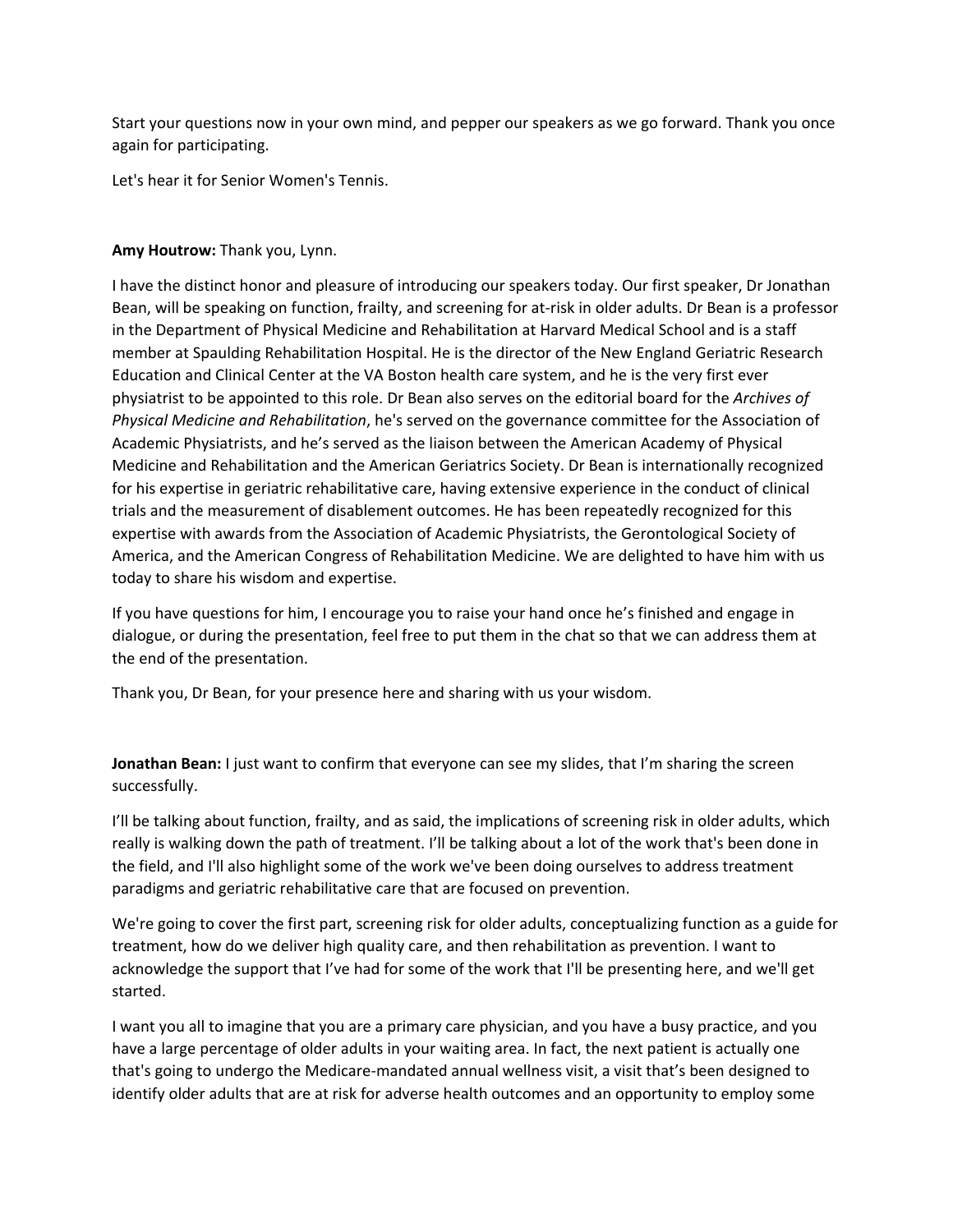sort of preventative care measures. This is particularly important because, as you know, the oldest adults are the fastest growing segment of our population. When you consider older adults, they have very high levels of comorbidity, and you also know that you that using a specific care paradigm for a single disease does not really fit well for patients that have multiple comorbidities. The challenge is, what is the screening tool that best identifies people at risk?

As you're walking into the room it really begs the question, which vital sign is most helpful to you for identifying if this patient should or shouldn't be treated with preventative care? Actually, the vital sign that is best predictive of this is the one that wasn't measured, and it was the speed with which they walked into the room.

This is an article from *JAMA* in 2014. Along the *x*‐axis as you go from the right side to the left side, gait speed gets progressively slower, and on the *y*-axis, what you're actually seeing there is actually predicting disability as the outcome via ADL‐related disability or mobility‐related disability. But, as it turns out, it doesn't really matter what outcome you put in there—you could put in hospitalization you could put in falls, you could put in mortality—and you'd still see the strong relationship between gait speed and its association with adverse health outcomes. It's so powerful that it has been advocated as a vital sign to be utilized in primary care for the exact purpose that I mentioned.

The real question is why is that? Why would a measure like gait be predictive? I think the best way to think about it is to actually think about an orchestra. If you think of each of the sections of the orchestra working together to produce a beautiful piece of music, you could also think, in contrast, where if there were certain sections of the orchestra that weren't working as well, that were maybe deficient in some way, that the resulting music would really not be very pleasant at all. It holds as well, if you think about that with regard to our body systems. If you think of our different organ systems working together to be able to enable us to walk normally or to walk optimally with the best-possible walking speed, when we start to see that slow, it's reflective of deficiencies in the underlying body systems that are contributing to that activity.

That really brings up the issue about frailty. When we think about frailty and how it's defined is that in the aging literature and geriatric literature, it's a state of increased vulnerability due to stressors that are caused by decreased physiologic reserves. It's really recognized as a way of identifying who is able to undergo a stress. Therefore, models of frailty have been developed to actually develop empirical measures for identifying who's at risk for various procedures, be it surgical procedures or be they other sorts of medical events, sort of characterizing their risk.

This really has tremendous relevance for all types of care. As you think about it from our standpoint of rehabilitation, it also is reflective of the opposite of resilience, the ability to withstand the stress. The empiric models that have been developed are generally based on the comprehensive geriatric assessment. It really looks at patients and their corresponding deficits in their different organ systems, going from head to toe, with also a regard for social setting as well as functioning. Both major paradigms that exist out there include counting deficits. I know Linda Fried was mentioned, and she really was a seminal figure in the development of frailty measures with the frailty phenotype, and also in Canada there's Ken Rockwood who has developed the Frailty Index and the Clinical Frailty Scale, which I will show you in a little bit.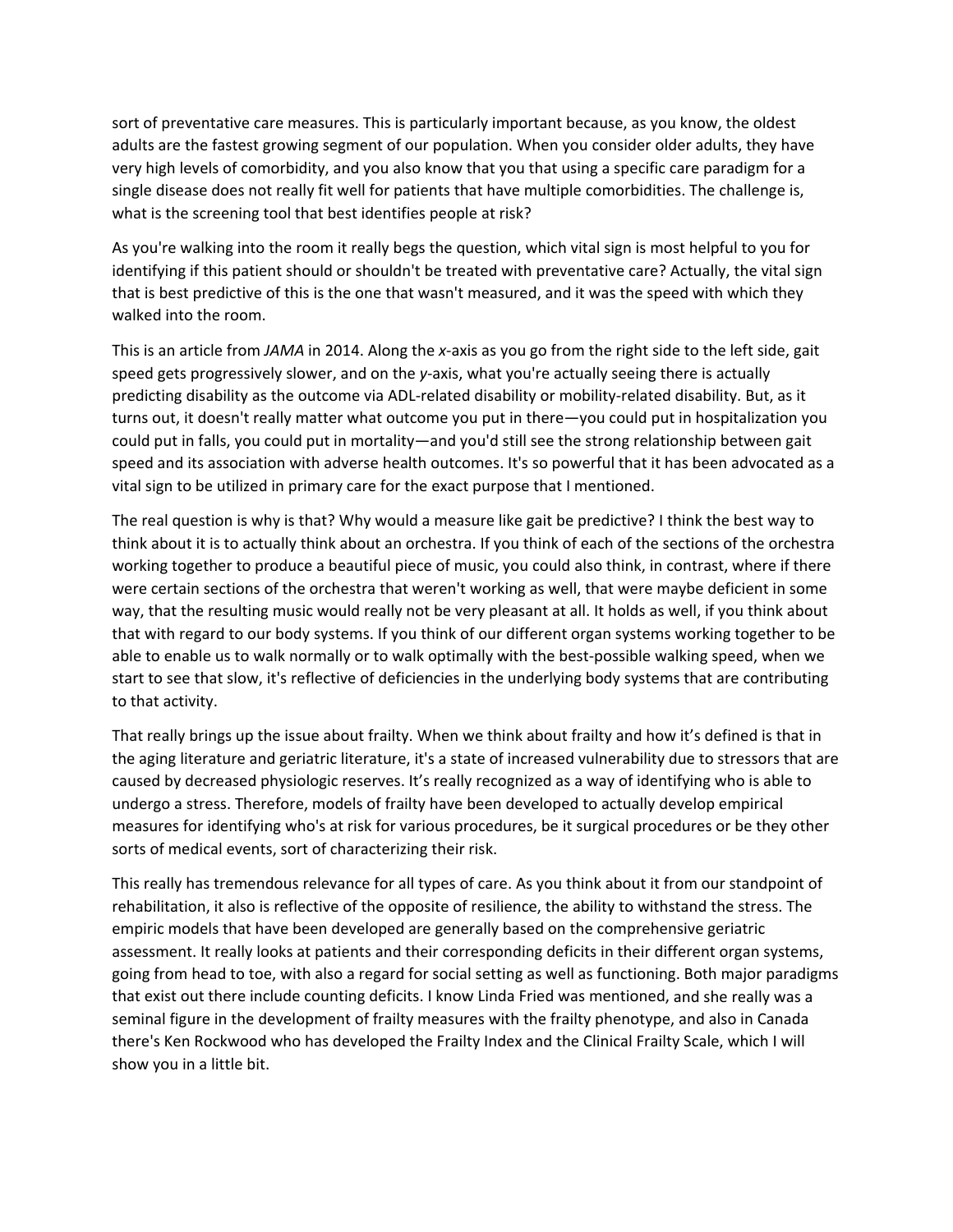When you think about operationally defining frailty, the frailty phenotype really describes five characteristics: weakness, slowness in the form of gait speed, reduced physical activity, fatigue or reduced energy, and weight loss. This was really based on the clinical experience and consensus among geriatric care providers, and then was proven empirically through work within a cardiovascular health study and many subsequent studies.

The Frailty Index takes a little different look at it. What it does is, it looks at a whole list of deficits that a geriatrician might evaluate in the context of their comprehensive geriatric assessment. What they've shown is that you could look at anywhere from 30 to 50 potential deficits in an individual; what you may do is then check off the ones that are actually deficient and from the number, the denominator, of the possible deficits to what's actually observed is actually an index that's calculated. What's been demonstrated through multiple studies and multiple data sets internationally, is that even if there's some variability in the number and the denominator of characteristics, that that index generally holds true at being predictive. The interesting thing about both of these measures is that both have been adapted for use with EMR data and have been used on a large scale to identify risk among larger populations.

Here's an example of this, and this is specifically looking at the impact of COVID and survival with COVID. This is based on Rockwood's work, and it was the Clinical Frailty Scale. What was shown is that people with more severe frailty had a worse survival time after a hospitalization for COVID; this is a large-scale, multicenter, observational cohort study done in Europe.

Prior to that there were other studies that looked at the Rockwood Measures of Frailty, really showing that it could predict institutionalization and also mortality as well. These figures are actually showing the Clinical Frailty Scale, but there are other reports where they have the Index, and you see just about the same phenomenon. But I highlight the Clinical Frailty Scale because this was actually developed because Dr Rockwood's brother is an orthopedist, and as we know, orthopedists generally are not going to do the same sort of comprehensive assessment that a geriatrician would; they needed to have a very simple scale that would allow an orthopedist to be able to determine a patient's frailty. What they ended up looking at was really a scale of their physical functioning. At the top of the scale, you have someone who's very fit—who's very robust, active, and energetic—and at the lower end, you have people that are very severely frail or even terminally ill. It does also account for the manifestation of cognitive impairment in the scoring, but essentially it is predictive of these adverse health outcomes. But it also highlights an important issue that's been recognized with the large variety of frailty measures out there, which is that it's very difficult to differentiate frailty measures from disability measures.

This was a comprehensive review that was done and recently published where they looked at over 200 measures of frailty in the literature, and they found that over 50% had frailty relying on ADL items. When you speak to people that are really focused and interested in frailty predominantly, they have no problem with this because they feel like evaluating functioning is a really critical piece of identifying someone who's vulnerable to adverse health outcomes. But it does pose challenges from the standpoint of defining disability from frailty or when you're thinking about using it in different contexts; this was really highlighted in this article as well.

I'll give you an example of this. Here's another paper that looks specifically at the Frailty Index, and it used a functional performance measure called the "short physical performance battery." The short physical performance battery (SPPB) is the measure from which all the information about gait speed was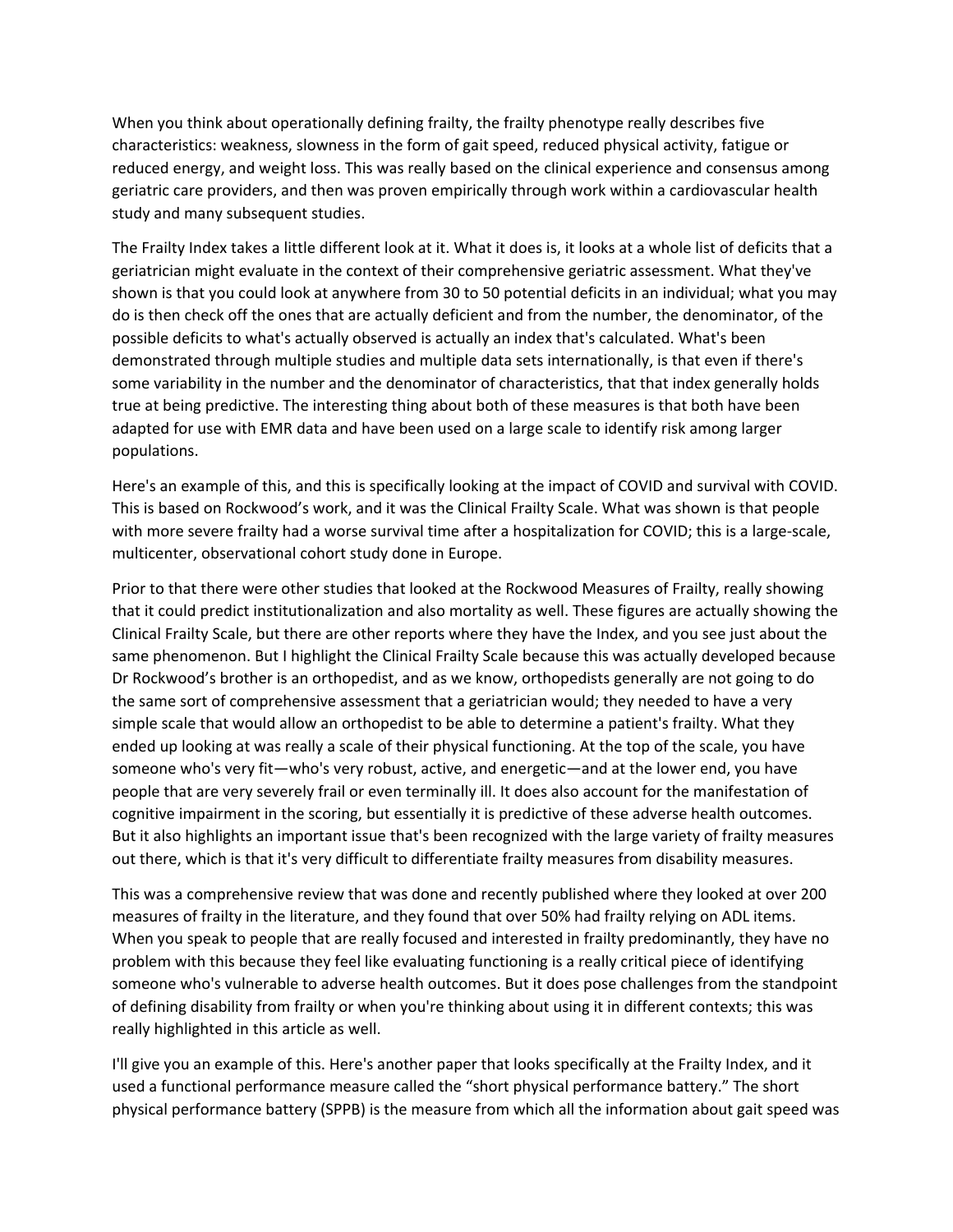originally derived, because it's a composite measure of three tasks: (1) gait speed, (2) standing balance, and (3) chair-stand time. Each one is score between 0 to 4 with a maximal score of 12. What you see is that as you go from 12 to 0 in scores of SPPBs, you see a strong correlation between the Frailty Index and the corresponding SPPB scores. What this article actually showed was very similar data with the frailty phenotype as well, and the argument was made that the SPPB could be a crosswalk between those measures and really serves as a measure of frailty in and of itself. In a way, frailty measures are functional measures and are largely based on functional measures. I will add that, with the Frailty Index, when they've looked at and they've removed the actual functional parameters and looked at the more physiologic parameters, they still see that it has a predictive value as well.

Just to kind of summarize the frailty measures: They're particularly good because they can be used in EMR data, you can identify people that are vulnerable to stressors, and you can look at it on an individual basis and also on a population basis. There are the two measures that I described that are the predominant measures in the field; both can utilize the EMR data to predict risk across populations.

On the more challenging side, frailty is commonly conflated with function. That's very critical if, for example, you're going to use frailty as an outcome measure or you're going to target function in your treatment in that context, because you end up finding that function predicts function potentially; that's an important issue to consider. Another is that it lacks some dimensionality. Generally, it's focused on the patient and the corresponding deficits, and it doesn't really consider the interrelationships between disablement outcomes that we'll talk about in just a little bit and that are highlighted in the ICF model.

Next, I want to talk a little bit about how we conceptualize function as a guide for treatment. In order to do so, I want to highlight this image that I'm showing here. This is a woman crossing the street. You can't really visualize it very well, but it took her about 6 seconds to realize the light had changed. In the left panel, it says 54 seconds, and you can perhaps see on the right panel that it says 15 seconds; so it took her 45 seconds to cross the street, or 46. A year after I took this photograph, they reduced the time to cross the street to 35 seconds. Essentially, she's no longer able to participate in her life role and living in her community—this is in Brookline, Massachusetts. This is someone for whom treatment would be indicated. We'd want to think about, what would the ingredients of treatment be that would optimize her ability to walk as quickly as possible across the street? This really was something that guided a lot of our work and really guides the conceptual model of the ICF model. The notion is that you have deficits at the level of body functions and structures here on the left that are characterized as impairments. Activities such as walking speed, when deficient, are defined as limitations. Those are then related to participation in a life role, which when deficient is restricted. All of this is influenced by comorbidity or health conditions, environmental factors, and personal factors. As many of you know, this has been the conceptual model that has guided a lot of the World Health Organization and rehabilitative care.

Now, an important point that I want to emphasize is that when you start to look at these outcomes empirically, when you're based on the left side, those are largely determined by biologic factors. So when we look at what are predictors of impairments and body functions and structures, it can be based on cellular mechanisms, physiologic mechanisms, largely more biologic factors. But as you start to look at predictors of more distal outcomes like activities, you end up finding that, at the best, with biologic predictors you can describe about 50% of the variance in gait speed or in mobility tasks. There's a lot of social and behavioral factors that contribute to the various performance of activities. When you get to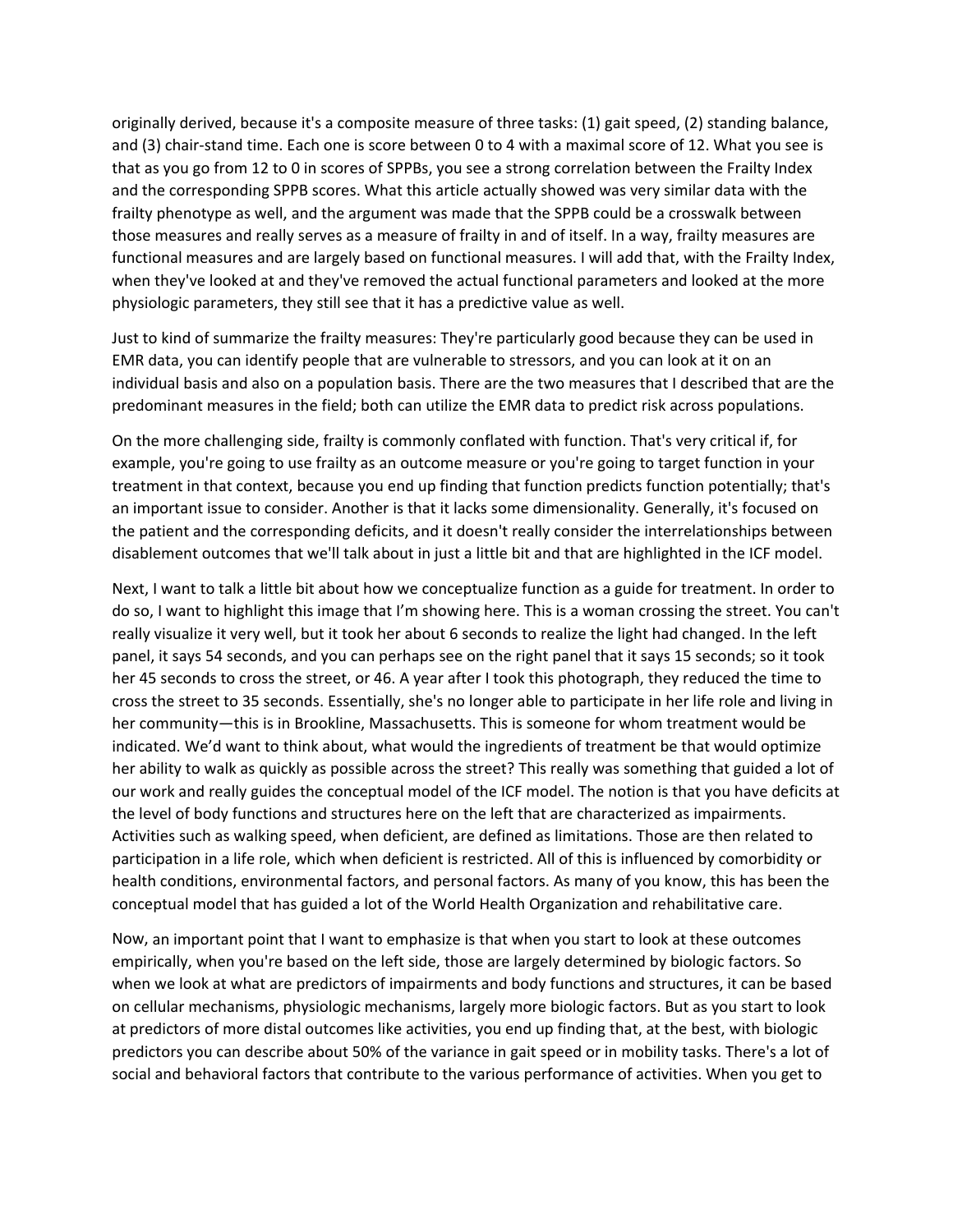participation, there it is even stronger based on social and behavioral factors. We might need to think about that as we design our treatment, which I'll get into a little bit later in the presentation.

The other important part is that this will be part of *ICD‐11,* or at least that's the plan in the future, and so more than just rehab providers are going to need to be facile in understanding this conceptual model and being able to characterize their patients and their corresponding treatment accordingly.

I want to highlight some of the empirical evidence that we've developed over time to show these interrelationships and to potentially guide treatment. To do that, we conducted a longitudinal cohort study among 13 primary care practices from Massachusetts General Hospital and Brigham and Women's Hospital in the greater Boston area.

We looked at primary care patients that were older and at risk for functional decline, and we evaluated them on an annual basis over 2 years. What we were looking at, what we were primarily focused on is that from the literature, we could identify about a dozen different impairments that were identified as being relevant to mobility skills. We wanted to identify the subset that were most predictive of mobility decline over 2 years of follow-up. What we ended up finding was that there were really four attributes: limb strength, limb speed of movement, limb range of motion, and also trunk muscle endurance, which really gets at the endurance of our core and trunk muscles. In parallel, research, I want to highlight work done by Jeff Hausdorf and separately by Jennifer Brach that have also identified timing and coordination of gait as also important attributes that are predictive of this as well. What this really identified for us was that here's a subset of attributes that we could target in our care and potentially could drive improvements in mobility skills.

We were also interested in understanding whether it really held that there were these interrelationships between body systems, activities, and participation. What we were able to do is look at what predictors of participation and life roles 2 years later—to after 2 years of follow‐up in our Boston RISE cohort—and look at these same attributes at baseline. What we found was that the majority of those actually acted through, in this study, mobility activities in their influence on participation. Leg speed had a direct effect, but also there may have been other mobility skills that were more basic that may actually have mediated that association. The take home was that there was indeed this interrelationship between body system impairments, activity limitations, and participation in a life role.

The other thing that is particularly important in geriatric research was the notion of comorbidity. I talked about the high rates of comorbidity where typically a primary care patient might manifest five or six chronic diseases at one time that are being managed by the primary care. There's a lot of debate in the geriatric literature about whether there were actually patterns of comorbidity or whether we should just consider counts of comorbidity. We looked again at the Boston RISE cohort, and we evaluated individuals based on their patterns of comorbidity. We were able to identify three different latent classes that we defined as a low burden of comorbidity, a high burden of comorbidity, and predominantly musculoskeletal comorbidity.

When we looked at those classes versus actual counts and looked at them in their association with the ICF disablement outcomes, what we found was that the latent classes were not significantly associated. But when we looked at comorbidity in terms of counts, it was strongly associated with impairments, limitation, and participation restrictions. What it really highlighted for us, in a way it makes it simpler for us when we're considering comorbidity and how we might account for it, that we may just look at the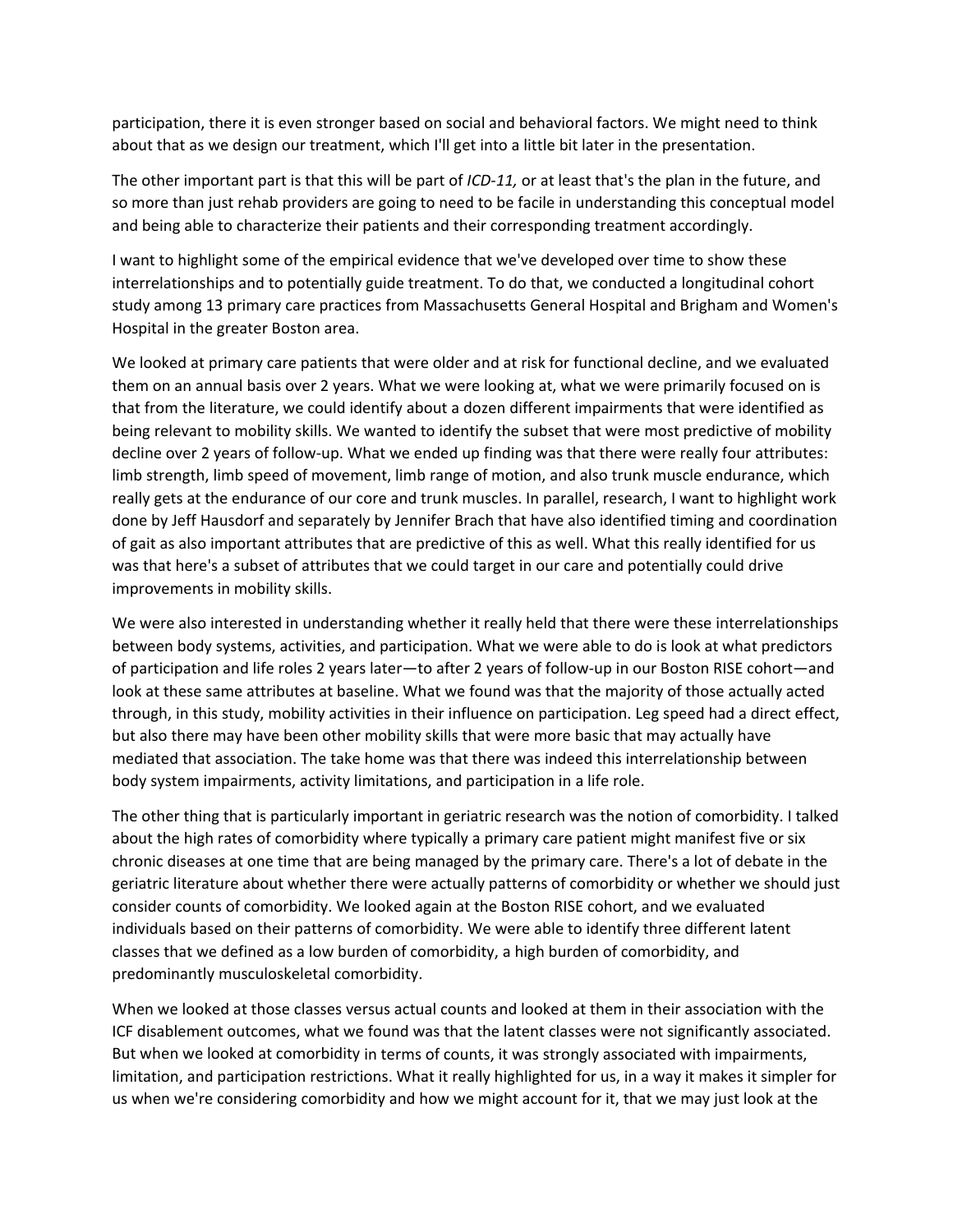overall burden in terms of counts than worrying about the actual classes; that was what was highlighted in this work.

We've also looked at personal factors as well. This was a separate clinical trial that was done; it was published in *JAMA* in 2014. It was a focus on patients that had completed care after undergoing a hip fracture and having had surgical repair for that. Many of these people under one subacute rehabilitative care, which we'll touch upon a little bit laterl. Once they had finished all their rehab, the outcomes are still quite poor for these individuals that survive, both in terms of survival as well as return to appropriate or prior levels of physical functioning. The purpose of this study was to have a treatment that was targeted to people once they finished all their rehab, and the control was an education program. The treatment was an exercise‐based program that was delivered with two physical therapy visits and provision of a DVD, which had an exercise program on it. The exercise program focused on important impairments, as well as the optimization of functional activities, and also embedded in it was a focus on behavior change with a notion that that was critical for long-term benefits. What we saw on what's shown in the figure on the right, in this case looking at outcomes of short physical performance battery but also this was shown with patient-reported measures of functioning, was that there were robust differences at 6 months among those that were in the treatment versus the control.

What we also observed was that those improvements were maintained 3 months after treatment ended at 6 months; so treatment ended at 6 months, the DVD and the video player was taken away, but they still maintained their functioning 3 months later. Within a separate analysis, when that was looked at, it was shown that self-changes and self-efficacy were a major component of what was driving those longterm outcomes. There was indeed an impact on behavior change on those personal motivational factors that made a difference in their long‐term physical functioning.

Next, I want to sort of highlight some empiric evidence related to the influence of environmental factors on these outcomes. I think that if we all pause for a minute and think about what we're experiencing with this pandemic, I think many of us have anecdotal experience of older individuals who, when they were under the conditions of lockdown, we were able to observe that their physical functioning, and maybe cognitive functioning as well, declined because of the lack of social engagement that occurred.

Prior to the pandemic, we conducted a study in Boston RISE. We were looking at an established relationship between cognitive impairment, in this case mild cognitive impairment, and falls. It was pretty well established that that was a predictor of falls; that mild kind of impairment was associated with a higher rate of falls than people that didn't have mild cognitive impairment. We looked at this in terms of the level of social engagement. When we looked at people with low social engagement, we saw that this relationship held, but when we looked at people with high social engagement, we saw that it was actually protected. Now, this was a cross-sectional study amongst a relatively small sample, and so it's hard to really generalize this more broadly; but it really begins to highlight the power of social engagement in predicting adverse health outcomes, such as falls. In separate analyses, we also saw this as well with regard to mobility overall.

I also want to highlight other work that's done by a colleague at Brigham and Women's Hospital, Amar Dhand, who's a neurologist. He's particularly interested in social networks, and the structure of social networks, and the impact on outcomes. In this case, he's specifically looking at stroke outcomes. What he was able to show in this paper in *Frontiers in Neurology,* which was published relatively recently, was that aspects or important characteristics of the social network of the participants were actually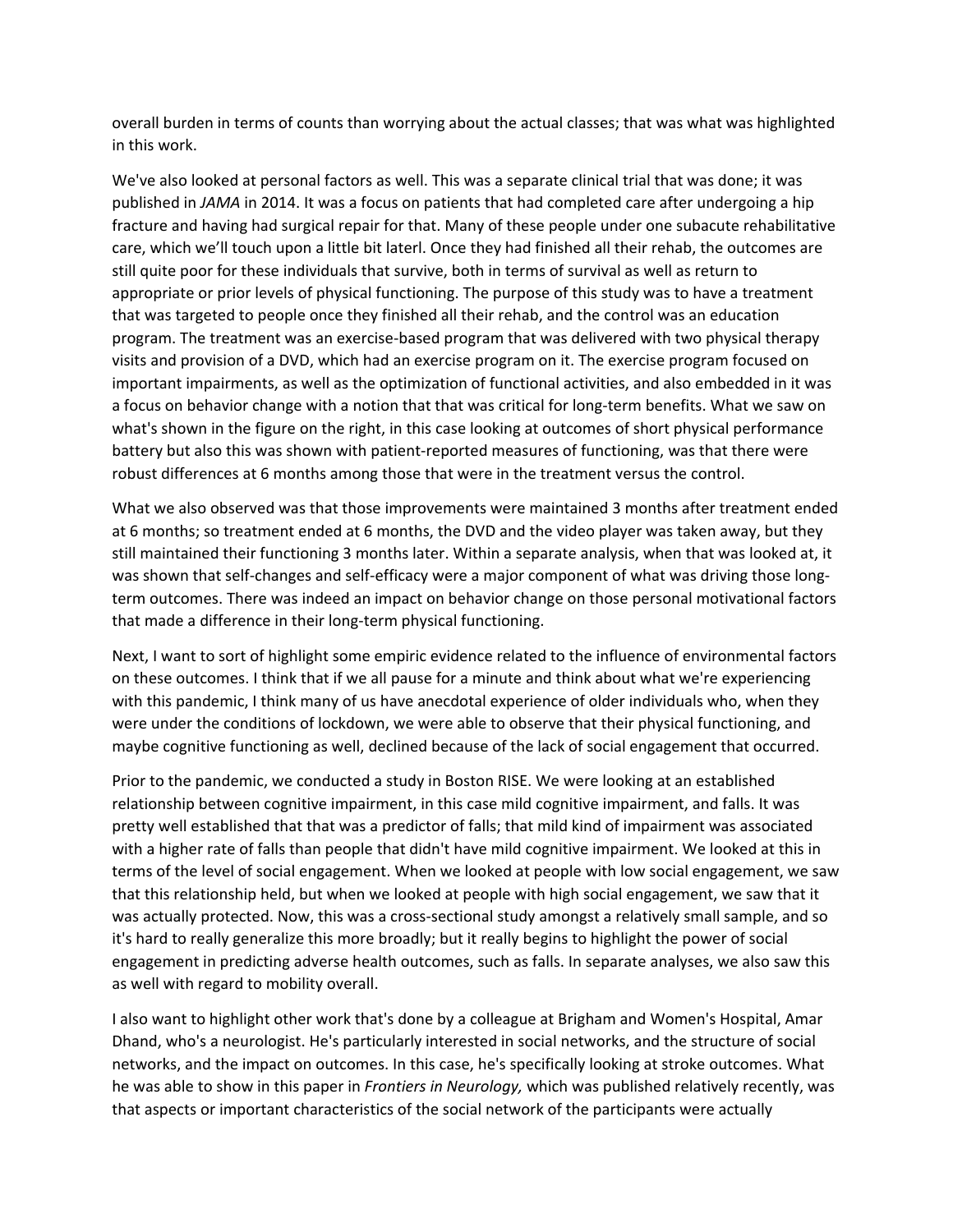predictive of patient‐reported functioning after completion of stroke rehab—this is the Fugl‐Meyer walk time, again, walking speed—and even scores of depression. So again, showing this relationship between the impact of social engagement, and social networks, and functional outcomes. I hope with this walk through some of the empirical evidence, it shows that the ICF model is not just conceptually based but actually empirically based as well.

I told you about the scenario of this woman crossing the street. The next issue is, how should we think about care for an older individual such as this? When we think about care in general, about value in care, there's a big focus on what matters most to patients. It's been actually defined that value in health care, in this article by Porter and Lee, is based on health outcomes achieved that matter most patients relative to the cost of achieving those outcomes; that represents value.

But then we looked at older adults, and we asked them, what matters most to you? There's many different things, but predominantly one of the biggest priorities for older adults seeking care with their primary care physician is actually maintaining functional independence. Function is actually a major goal of older adults and maintaining independence.

One of the other challenges that faces the world of geriatric care and this growing segment of older adults is how do we position health care systems to best serve older adults? One thing that the geriatric field has reflected on and recognize is that there will never be enough geriatricians to care for all of these older adults. So, they've been very active—and this is a photo of Mary Tinetti who is a leader with this initiative—where they've said, how can we train health care systems and health care providers to think like geriatricians when they're caring for their older patients? How can we get them to think of them in the same way? What's the lens that they can look through? They talk about the 4 M's. They talk about mentation, focus on cognition and mood; they talk about mobility, physical functioning, which we've talked a lot about; they talk about medications, be it too many medications or choosing the wrong medications for a given condition that put older adults at risk; and they also talk about what matters most as being really critical factors. This is being implemented nationally and a focus on each one of these M's has been shown to improve the quality of care for older adults; they're really advocating a focus on all four M's.

That's the age‐friendly health care systems approach and that's geriatric care, but if we're going to think about geriatric rehabilitative care, we do focus on a lot on these four attributes to varying degrees; for sure we do. But we also focus on motivation. We think about motivation and behavior change, which I alluded to, but one of the first things that I was taught as a young physiatrist was first evaluating a patient's capacity to learn. Because so much of rehab relies on that capacity to learn, and be it practicing good nutrition or practicing any sort of preventative care paradigm, it's critical that the person is motivated to carry out those new behaviors. And so, you could think of it as one M for every finger of the hand.

Now I'm going to touch a little bit on how we've been focusing on designing rehabilitative care in order to position it as a model of preventative care for older adults in VA. One thing that we did was, we first said gait speed needs to be a vital sign. These are data from an early-stage clinical demonstration project that we did within a couple of primary care practices where we looked at older veterans that are 65 years and older. We measured their gait speed on their way to walking to the scale to get their height and weight checked. What we found was that 25% of them had a gait speed that was 0.8 m/s or slower, which is considered a threshold of high risk and one that's worthy of treatment in the literature. In fact,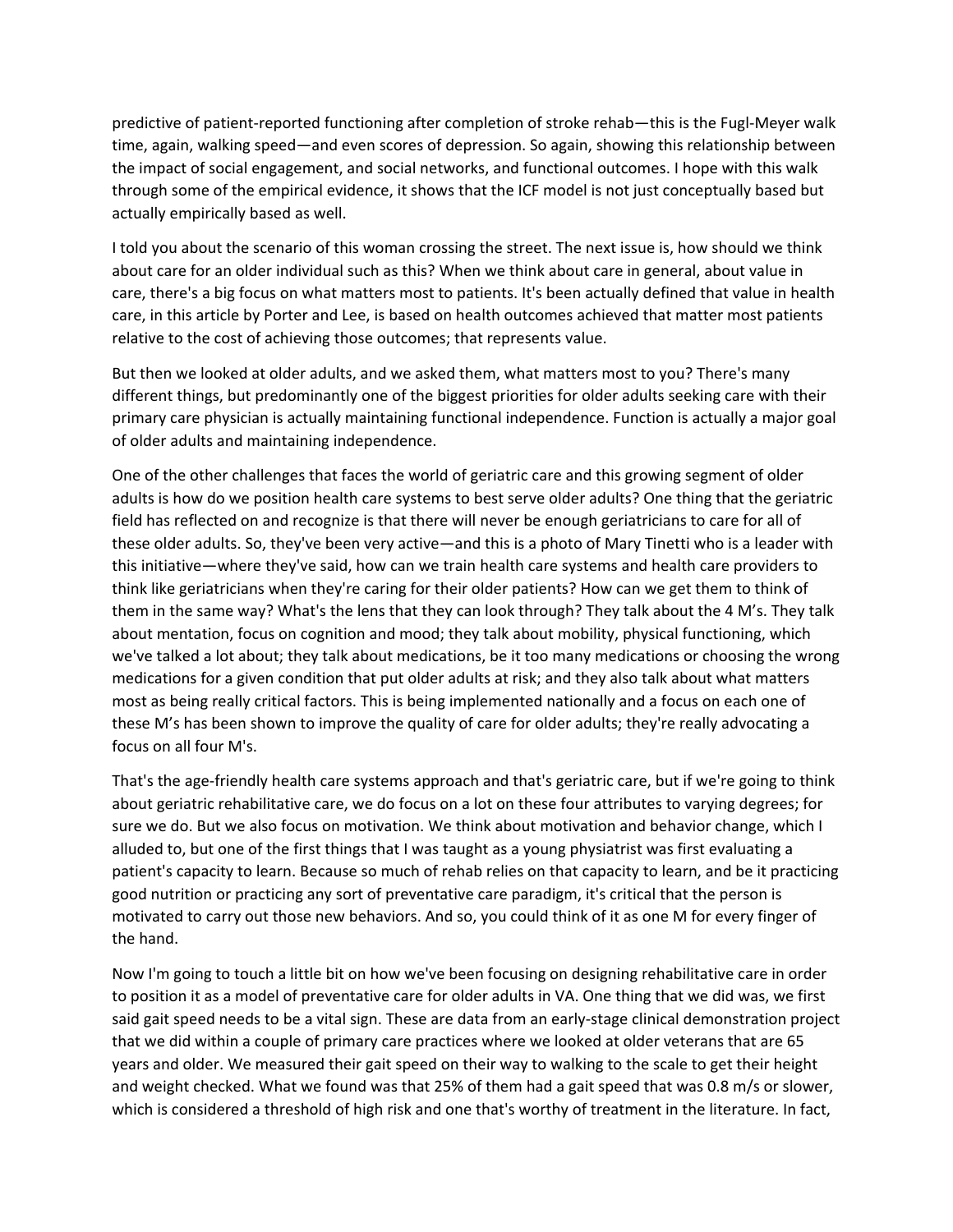the literature's even described 1 m/s, and that's probably 50% of the older veterans that we screened. This is one way that you can actually use gait speed to help pick how big a net you want to cast with your various preventative care paradigm.

Clearly, it was a prevalent problem and a concern for a large number of aging veterans in our health care system. So, we've developed the Live Long Walk Strong program. It was first developed before I moved back to the VA in 2016. It was started when I was primarily working at Spaulding Rehabilitation Hospital. What it's designed about is to reposition physical therapists to more optimally serve an individual that would be referred because they had a gait speed that was 0.8 m/s or lower.

The three components are: to focus on those core physiologic impairments that I highlighted, that we identified as being putting people at risk for decline; a focus on coaching and behavior change in order to optimize long‐term improvements in order to engage people in the functional activities and be able to enable them to better participate in their life role; and then also case management, not only working with the primary care providers but also working with community-based programs to further reinforce engagement and participation in activities.

This is data from the initial clinical demonstration project that we did at Spaulding Rehabilitation Hospital. In total, we actually did over 400 individuals, but this is the data that we actually published; we had 363 referrals. These were people that had mobility problems, and this was referral for an outpatient physical therapy program of about 10 to 12 visits. It's understandable that 40% could not enroll because they had mobility problems themselves. We'll talk a little bit more about how we address their concerns.

What we found is that of those majority that actually enrolled in the program, over three-quarters completed the full program of care and about 25% partially completed the program of care with the program being interrupted due to health issues or other issues that it would occur.

This is the outcomes. If you look at this figure on the right, the gray area is representative of scores on the short physical performance battery, if you go from left to right in that little plot there, you see that 1‐unit change is considered a very large, clinically meaningful difference in the short physical performance battery and, at the very bottom of the list, the bottom row shows the adjusted change that we observed among people undergoing Live Long Walk Strong. It was about 1.7 units, so this exceeded a large, clinically meaningful difference. But then we also analyzed to look at what are factors that could potentially mitigate improvement or engagement with rehabilitation to see how they influence the outcomes, because we designed the program to navigate and overcome those barriers—that could be advanced age, could be a history of falls, could be the manifestation of dementia, could be significant pain, or it could just be their stage of exercise changed their readiness to engage in exercise. What we found was that regardless of any of those factors, we still exceeded clinically meaningful differences when we looked at these factors individually so that we still were addressing the goals of our program overall, that even accounting for these potentially mitigating factors that we were creating improvements in physical functioning at the end of 3 months of care.

I mentioned the 40% that never engaged. That creates a challenge that we've been forced to address in COVID, but before COVID, we were very interested in looking at models or potential hybrid models of telehealth. What we did was, we were interested in an approach to care where we would take those physical therapy visits and make them more user friendly by reducing them down to six visits and giving the participant a choice, either have that at home or have that in an outpatient setting. We also gave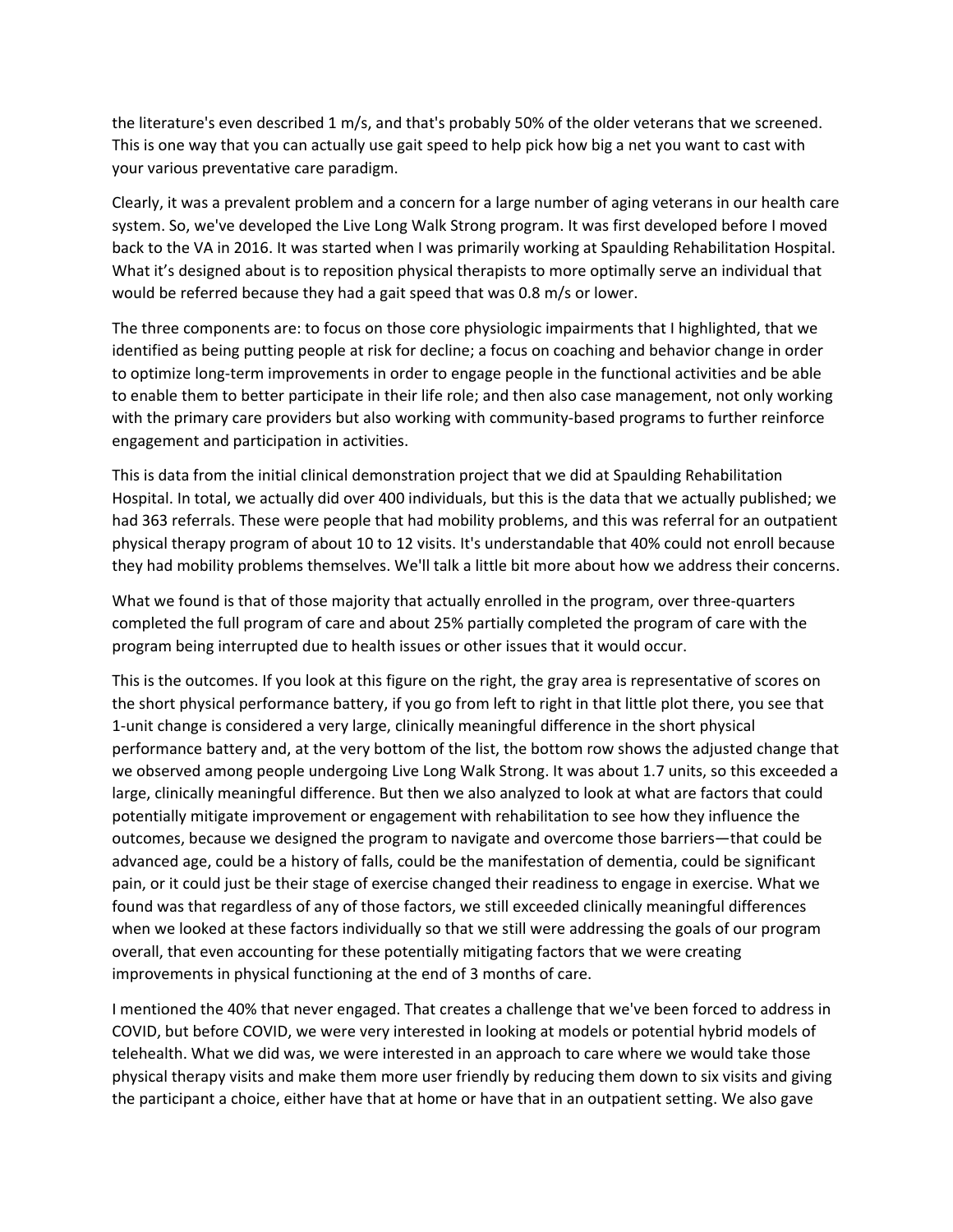them an iPad tablet, where on the tablet was a video of the person doing their exercises, and they had prompts reminding them of their corresponding exercises. There was also a chat feature that allowed them to interact with their physical therapist. Treatment went on for 6 months that way, and then there were 3 more months when they could use the chat feature to further communicate with their therapist. At the end of 1 year, we evaluated outcomes. The comparison group was actually the Boston RISE study, those patients that were in that longitudinal cohort study, and the 75 people in the treatment groups were recruited in the exact same way as the cohort study, but they were actually treated.

What we found was that we actually had quite good adherence among participants really over the whole year but, in particular, there was a drop off after that 10-to-12-month period. When the chat feature was removed, adherence certainly dropped. But we saw good adherence where they were participating in their exercise program twice a week with over 60% over the course of the full year.

When we looked at our outcomes in mobility performance at the end of 1 year, we saw significant and clinically meaningful improvements in both gait speed and the short physical performance battery.

But what was also very exciting was that, we weren't we weren't planning to power our study to address these outcomes, but we saw a 73% reduction in the rate of emergency room visits among people that were treated compared to those that were in controls. Hospitalizations, we were not powered to evaluate that as an outcome, but what we did see was that the effect size was in the hypothesized direction; and so it really highlights that there's an opportunity to do more work in this area, with the potential of this approach to care.

What we've done since then, and have been influenced a bit by COVID as well, is that we've now adapted our Live Long Walk Strong program to subacute care and VA, which is a major focus of care in VA and outside of the VA, as I mentioned before. We've adapted the program to treat patients during the inpatient stay and then to also have a series of follow‐up visits over 4 weeks, once their transitioned to home care.

If we look at the components of our treatment, the coaching and behavior change occurs in all of those visits across the board. The focus on physiologic impairments is more heavily weighted during their inpatient stay, and the focus on case management is more focused in the latter stages.

There were delays in the implementation of this clinical demonstration project because of COVID, but some of the early findings that we found is that at the end of the stay within—the CLC is really the sniff, this subacute nursing setting—we saw that the level of improvement in physical functioning, which is measured by the AM‐PAC in this case, exceeded clinically meaningful differences and that also those differences are still observed 3 months after they're discharged from the subacute care setting. However, if we look at the magnitude of improvement that occurs once they're discharged from the subacute setting, it's really negligent, it's really minimal, and so there's really an opportunity for us to address this in a better way in the future.

What I really would like to conclude with is that hopefully I've highlighted for you how we could think about older individuals, how we can recognize how measures of function and frailty are highly related and are able to identify individuals at risk, how we might use the ICF model as a way of conceptualizing treatments, and how if we think about geriatric rehabilitative care and geriatric preventative care we want to think about the five M's as well.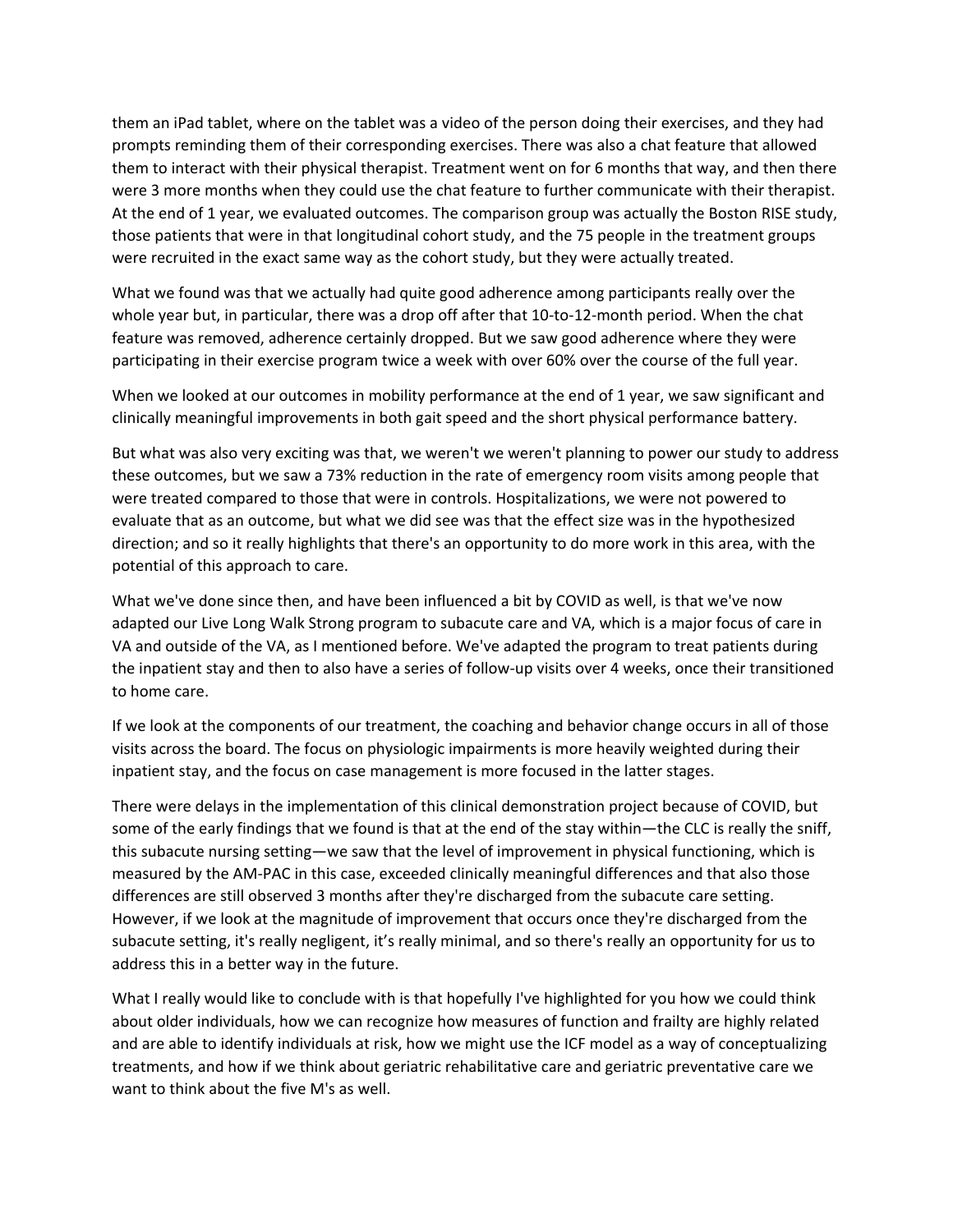Thank you very much.

**Amy Houtrow:** That was just remarkable, Thank you so much, Dr Bean.

I would like to ask a couple of questions, and I think there may be some in the audience as well. Let's take Gerold—Dr Stucki, do you want to start us out?

**Gerold Stucki:** If you allow me so. I'm really excited about this presentation. Congratulations, you really have demonstrated that using the ICF conceptual framework may help us to structure research not only contextually but also empirically; so it goes both ways, and also the structure that it invites.

I think this was a model presentation that should be given to many other communities that are caring for other populations, maybe not 80 but, any other populations. You could basically use your approach as a model, so I really congratulate you and thank you for showing this.

I have one comment and one question, if you allow. My comment was that you very clearly pointed out the problem of distinguishing what is for the functions, and if you go for the capacity, and we should not conflate it necessarily with measures that go into people's performance in their real lives because one is the outcome and one is a predictor in, for example, in outcomes research. One way to overcome that would be to basically consider capacity versus performance in an activity that can really distinguish measures of a person's capacity for a daily activity versus what they actually do.

My question, then, is frailty versus functioning—isn't frailty some another animal in the sense that frailty is more close to a syndrome at the…? I mean, you put together an arrange of things—it's not a health condition, it's not a disease—but it's something close to what the health condition may entail. How do you capture it through your approach of assessing a person's function, capacity, interaction with environment? Fraility and functioning—more health condition versus how you're assessing?

**Jonathan Bean:** Thank you, I really appreciate your comments and, obviously, your seminal leadership with the ICF model in general.

We do use measures that I believe you would call "capacity measures" in terms of patient‐reported measures of functioning. We use those a lot. I just was limited in my ability with a presentation to show all the different types of work that we're doing. We do rely on that a lot. The AM‐PAC is a measure that we use quite frequently in that regard; we've used the late-life function disability instrument.

There's a lot of debate. I work with a lot of geriatricians, some of whom are very active in frailty. There is a tension that we have within our conversations, a friendly tension. Some of us would like to distinguish frailty from disability or frailty from measures of physical functioning, but I'm starting to sort of move in their direction in a sense of saying that frailty for older individuals represents a state of vulnerability to stressors; that's a really critical thing that we need to evaluate and consider as we're planning out our treatment paradigm.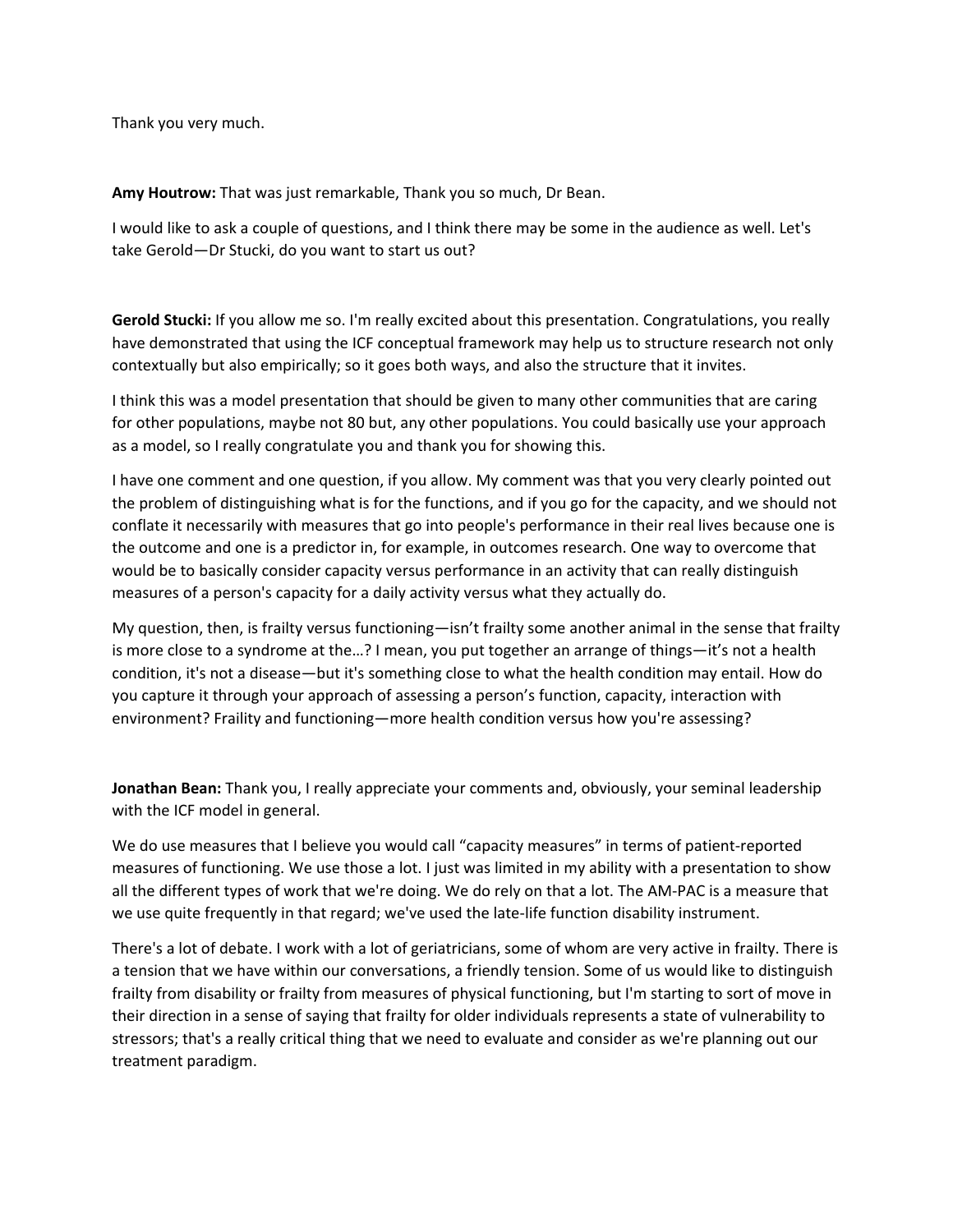If you have someone who's a 20‐year‐old who maybe grew up with CP, it may not hold that their gait speed is going to be predictive of how well they're going to do if they undergo surgery or whatever. Amy can speak to that much better than I can. But, I think that for older adults, those relationships hold pretty true. There is a significant amount of overlap, but I think that when I try to work with my geriatric and gerontology colleagues, it is to understand the nuanced differences between impairment, limitation, and restrictions, because you can't call them equivocal.

The other thing that I will say that we really focus on is that this is very much based on—I know John Whyte's on the call—notions of enablement theory in terms of treatment. We also have done specific work looking at targeting those specific impairments, showing that we have a treatment that can address those impairments, and that also that can then directly impact functioning as well.

**Gerold Stucki:** Thank you.

**Amy Houtrow:** I would like to ask Lynn to the mic so that she can ask her question.

**Lynn Gerber:** Thank you. Jonathan, a wonderful presentation and lots of suggestions for research going forward.

We think of ourselves as specialists across the lifespan, and prevention is in our DNA or our mRNA; because it is, I wonder when prevention starts. There was a very interesting slide that you presented in which the group that was between age 65 and 74 had the greatest improvement with your intervention compared to the older population, which isn't always the case with respect to an impairment improvement. I think that's really, really critical. Are the risk factors universal? So if my gait speed starts falling off at age 50 as opposed to 95 or whatever, do I use that as the step-in for engaging in a more preventive or early interventive strategy? Thank you.

**Jonathan Bean:** Thank you for that question, and that's exactly what we're doing in VA. One thing that has been recognized with veterans is that if you age-match veterans, they're more functionally limited and more impaired than their civilian counterparts. A lot of that may have to do with not only their exposure to maybe injuries in the military and so forth but also that its recognized trauma from their military experience and also other social and behavioral factors that preceded their military experience. Regardless it's recognized. With some of the clinical trials that we're doing, we're actually starting to look at individuals that are 55 years and older, and so I qualify for my own studies by age.

Also, there's some really nice data from researchers at the University of Indiana where they've actually looked at more less‐privileged parts of Indianapolis, and they looked at people in their 40s. What they found was that the SPPB still helped just to cut points that were a little bit different, but if you looked at them from a population standpoint and you developed cut points, you still saw the same risks.

I do think that these higher‐risk populations, these relationships, still hold. You may have to adjust your cut points.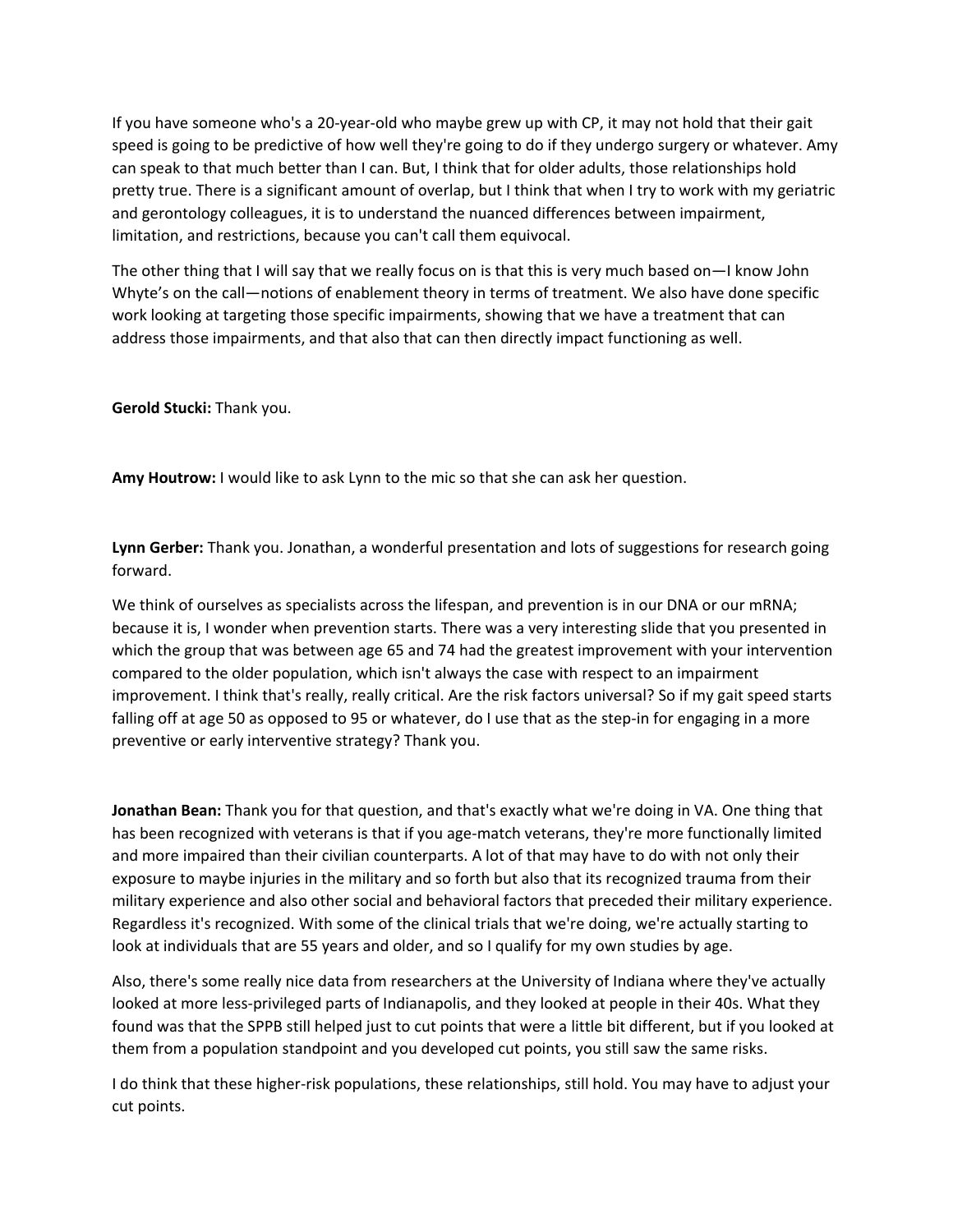**Lynn Gerber:** That is so critical for issues of health disparities and for other important social factors, which tend to be looked at in the participation rather than in the impairment or in the performance metrics. We may have to shift our thinking a bit to accommodate for that. I think this is a really important point.

Thank you very much.

**Amy Houtrow:** Well, Jonathan, you said his name, John Whyte, and then he raised his hand. So, John, you want to come on?

**John Whyte:** Thanks, Jonathan, excellent. I agree that your presentation was excellent along with everyone else.

You sort of alluded to this, but it seems like gait speed, for example, is a good indicator to some degree, because it catches variants from a lot of potential impairment sources. The analogy to the orchestra we know the orchestra sounds bad, but they're still going to be the question of intervention; which section has to practice harder.

Presumably we don't just practice people walking faster and that will solve everyone's problems, so one strategy involves sort of trying to unpack the impairments that lead to this particular person walking slowly or failing—whatever screening it is—and now this one is going to get strength, or this one's going to get cardiorespiratory training, or what have you. Given also the relationship to more participation things, another possible way to go, is the notion that greater activity involves walking faster and breathing more, so that the macro‐intervention may, perhaps somewhat dumbly, address a bunch of different underlying impairments at the same time.

Do you have any guidance about how to go from screening to thinking about what the specific interventions need to be more?

**Jonathan Bean:** I can give you a couple examples that reinforce your question.

Linda Fried, who has done amazing work over the course of her career, led this program in the city of Baltimore called Experience Corps. What they focused on was less affluent individuals living in the city of Baltimore and maybe economically disadvantaged in other ways. What they did was they actually engaged them in a program of volunteering in schools. Embedded in it was a physical activity program.

What they ended up finding was that indeed their mobility overall improved, even though it wasn't the primary focus of what they were doing because they had to get up, get dressed, get moving, get the bus, go down the stairs, fill in the blanks. So, you're absolutely right.

However, within those programs, when you look at some certain aspects of physical functioning, they may not have as significant improvements across the blend of physical functions; so that's one issue. The other is another study. There's a famous study that really focused on the prevention of cognitive decline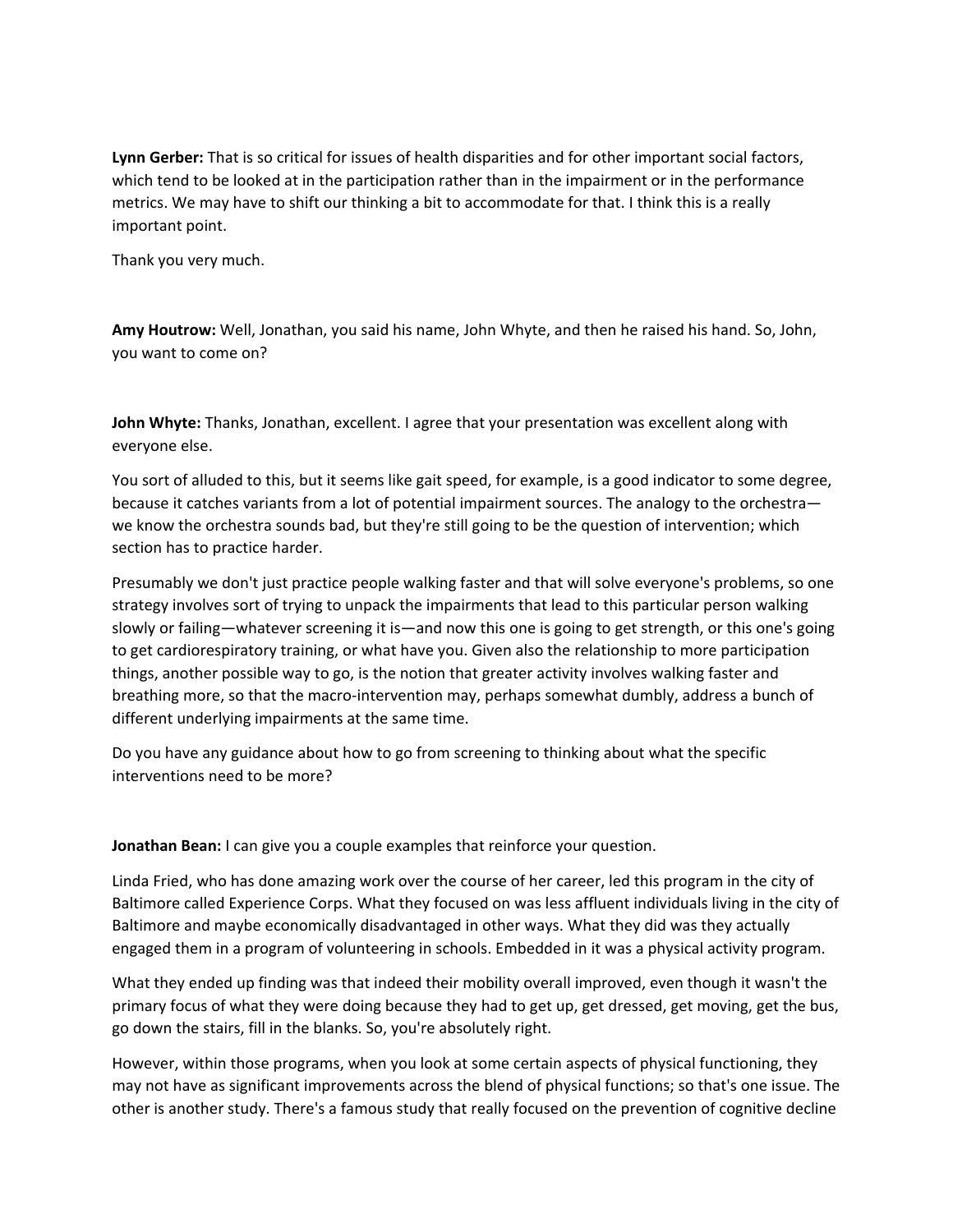that was done in Finland. It was called The Finger Study, and they did a multifaceted treatment where they looked at engagement, activity, nutrition, exercise, and so forth. They were able to improve cognition or show blunting of cognitive decline, but what they didn't show was improvements in physical functioning because they weren't really prioritizing it and targeting it. I think there's some combination of that.

What we've tried to do with our program of care is use it as a sort of jumpstart for people that are at risk to get them to a certain level, and then it's really kind of up to them. They may do a very impairment‐ specific exercise program that they like, or they may end up, rather, going to a sewing class they have to travel to and do that. That's where the "what matters most" comes in. We'll try to tailor—that's the sort of case‐management component where we go long‐term with them to meet their needs and what matters most to them.

**Amy Houtrow:** We have time for one more question. I see George has his hand up. Do you want to jump in and ask your question?

**George Alleyne:** Thanks very much. I'm very conscious at my age, very conscious of this concept of frailty. So the question I have is, you speak about those who are already old or near to being old. What is the message you're going to give to the young to stop them from reaching that stage? I think through the life course, what method, what messages are you going to give to the young to stop them from needing your treatment?

**Jonathan Bean:** I think that it's about practicing healthy behaviors. I don't really work with… When you say you, me personally, we're very focused on geriatric care and so forth, so I'm not really working with that population. But for primary care providers, it would be about eating well, drinking in moderation, all the sort of healthy behaviors that we would want while maintaining physical activity as well.

It would be those sorts of preventative approaches that are well recognized at helping people to maintain their function and independence and health.

**George Alleyne:** So just a general nostrum and nothing specific, you're suggesting.

**Jonathan Bean:** I'm not saying anything specific with regard to that, with respect to frailty.

**Amy Houtrow:** That was great. Thank you, Jonathan. There's one more question in the chat, which I am hoping you'll be able to answer quickly in the chat as we move on to our next presenter.

I have the distinct pleasure of introducing Dr Jürgen Bauer, who comes to us today from the Center for Geriatric Medicine and the Network for Aging Research at Heidelberg University in Germany. Here's a bit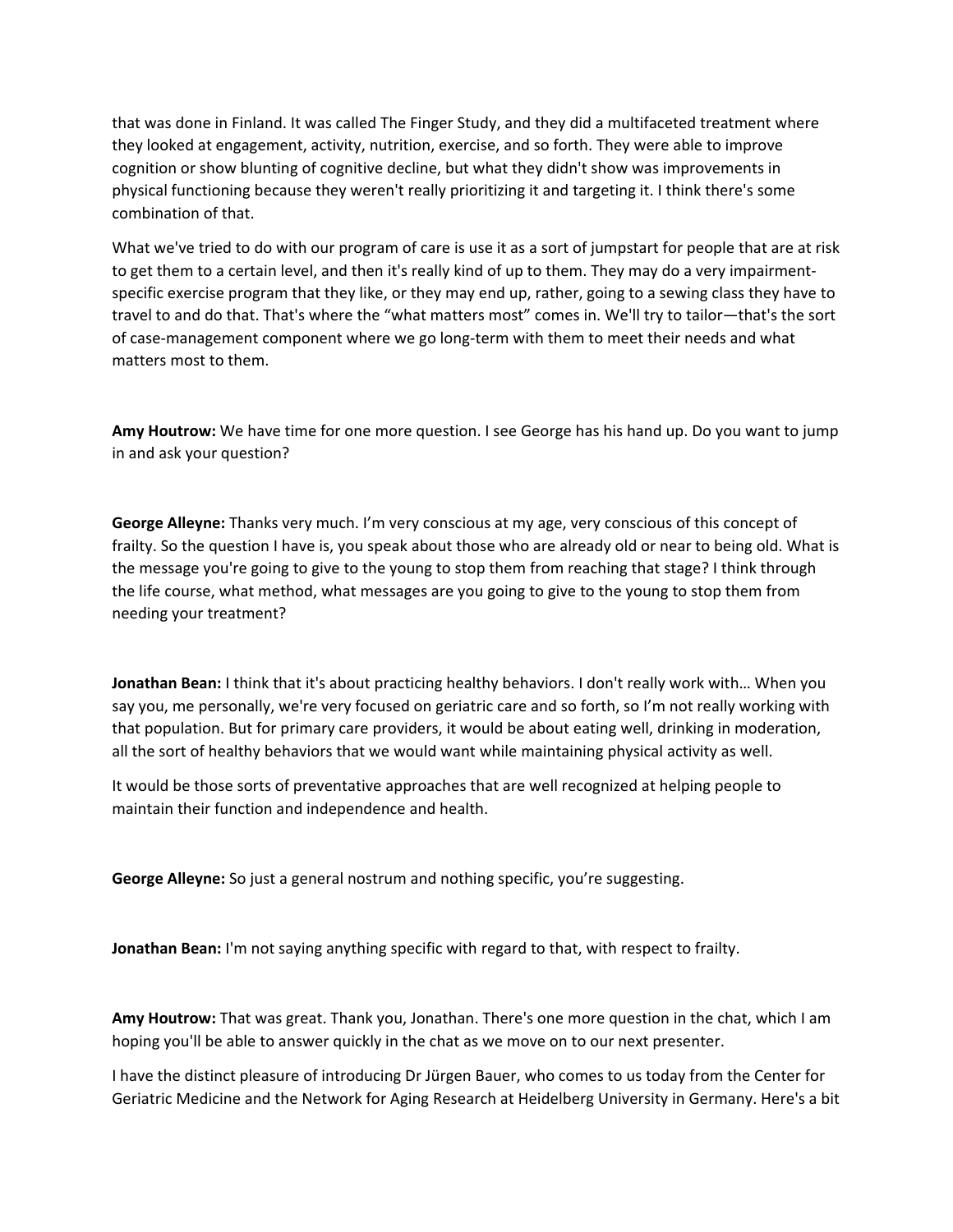of trivia for you: Heidelberg University is Germany's oldest university and was founded, you know, just yesterday in 1386.

We're really lucky to have Dr Bauer. He is an internationally respected leader in geriatrics. In September of 2016 he assumed the newly established Chair for Geriatric Medicine at his institution and prior to that that had served as the Director for Geriatric Medicine.

His record of service to national and international medical societies is really more than laudable. I'll share just a couple of examples. From 2007 to 2015 he served as a member of the Executive Board of the European Geriatric Medicine Society; he's currently a member of its academic board and served as President in 2018. He's also served as the President of the German Society for Geriatric Medicine and was awarded that society's honorary prize in 2007. And if he wasn't busy enough, since 2015 Dr Bauer has been a member of the Committee for Scientific Advisors for the International Osteoporosis Foundation.

As the title of his presentation alludes to, Dr Bauer's research focuses on nutrition and exercise in older persons. In the past 3 years alone, he has published 74 peer-reviewed manuscripts on these topics. We are just incredibly honored to have him here today to share his wisdom.

After his talk, we'll take questions either by raising your hand and engaging in dialogue or by putting your questions in the chat during or after his presentation.

Thank you, Dr Bauer, for joining us for this session.

**Jürgen Bauer:** Thank you very much for this very kind introduction. I really feel honored to give a presentation to you tonight. Let me know whether you can see the slides properly, and also the change of the slides. Is it changing for you? Thank you very much.

Yes, I think Jonathan has really prepared the ground for me where I can easily start from. As you all know, aging is a universal phenomenon. You see here on the left side, in 2015 the countries that had a percentage of about 30% of 60 years and older—it's only Japan—and this will move up until 2050 in many more countries. I would like to let you know that Germany is one of the fastest aging societies in the world, so we're really concerned about the demographic shift, about the social implications, etc.

It's very difficult not to talk about COVID if you give a talk these days. This is a very recent publication from the *International Journal of Epidemiology*. We're talking about longevity and its implications. What you can see here—let's focus on the age 60 group—that during the period between 2015 and 2019, you see this on right side, in nearly all Western countries there is a prolonging of life; there was longer lifespan.

And then, considering the change in 2020 with different relevance and different amount of losing lifespan is COVID, so the pandemic really set us back several years. It will take quite long time to achieve the longevity prognosis again that we've lost during the last, let's say, 18 months. There was a relevant decrease of lifespan in the older population above age 60, and there is, as you all know this has been addressed before, there's a worsening physical conditioning in the older population between 50 and 80 like shown here, based on a representative online survey of 2,006 US adults. This is also causing worsening mobility. This as a consequence causes more falls. What we are concerned about is that we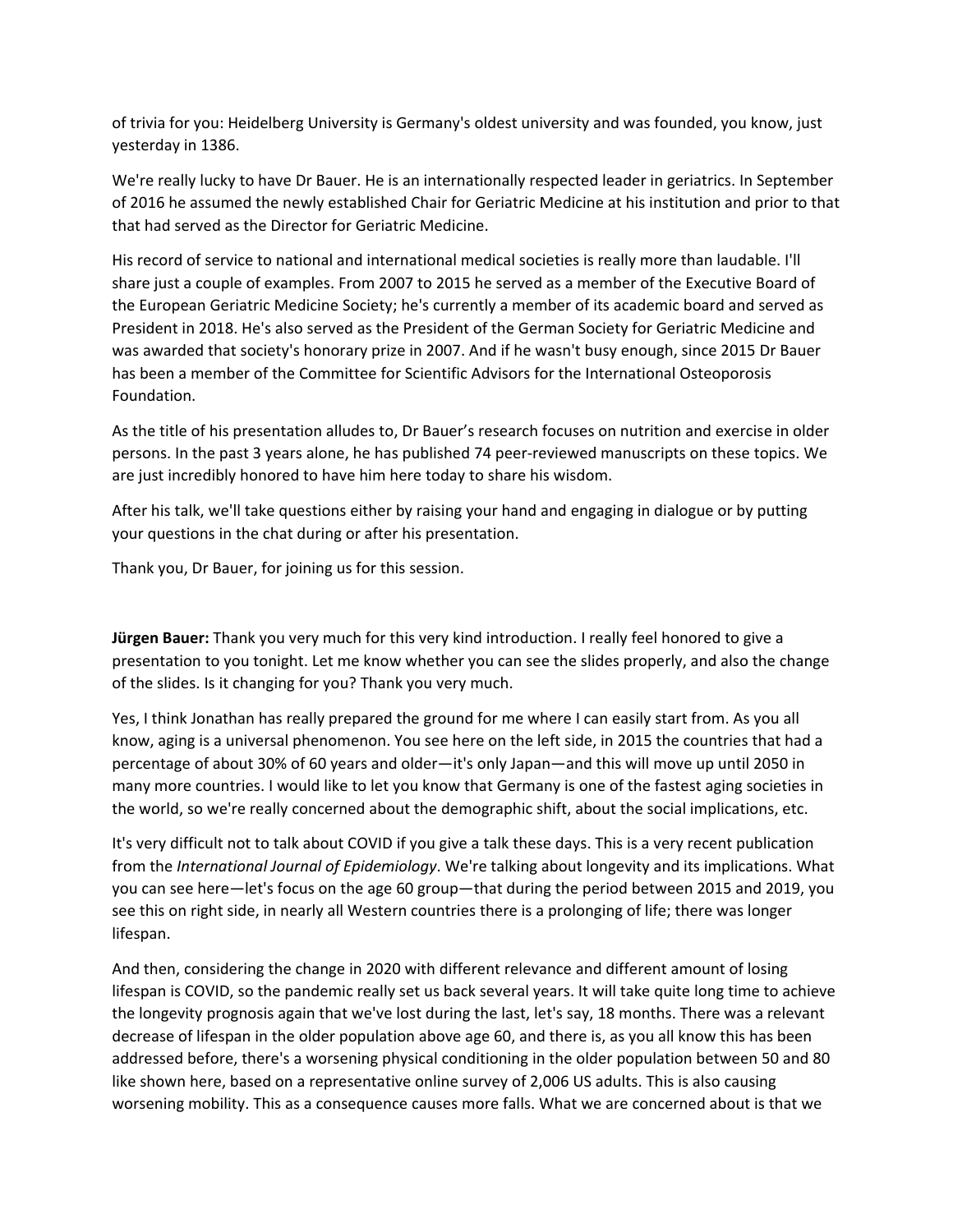already have an aging phenomenon which really will stress society with regard to long-term nursing care, for example. We already have a shortage of those kinds of nurses in our country. The numbers will go up steeply, and the pandemic has done this even worse.

What we're not focusing on now as geriatricians, it's not lifespan anymore. We are focusing on functional optimal span, or best span, or health span; that's what we are addressing. Olshansky in 2018 addressed this issue that society has to be concerned much more with health span than on lifespan.

With regard to functionality and independence, the older individual is vulnerable. You've seen it before. Frailty is, like Jonathan said, it's a concept of vulnerability; I think it's an equivalent of biological age and originally has been multidimensional. The physical frailty is only part of the larger concept of frailty. Frailty is integrating a lot of influences. I think it's a difficult concept with regard to functioning because it's nearly going beyond that, but this would be a separate discussion. I cannot go there, of course.

We as geriatricians want to keep those older people as long as possible physically active independent, but this independency is threatened by the interaction between sarcopenia and, we'll address this later on, frailty. All of it is connected somehow; that's one of the problems of aging. You never meet, or hardly ever meet a condition on its own; it's all interconnected. This makes things sometimes very complicated, and there's sometimes not an easy solution towards keeping people independent.

I also have to focus somehow with regard to scientific evidence. I will leave out cognition, because cognition, like we've heard before, is also highly relevant for keeping older people functionally active. I want to focus very much on mobility, giving us some kind of additional perspective on the training we've just heard before.

What is the background? Let's start very easy. It's body composition change. If you look at large statistics, you see you have a plateau of weight around about age 50 to 70 and then you have, on average, you have a slow degrees of about 450 gram in males and about 200 gram in females with regard to body weight; you see this here. It's quite an old slide, but it's still relevant; no change there. Unfortunately, these 450 or 200 grams in a rather healthy population is caused by a decline of fat‐free mass, which is mostly muscle. In parallel, the fatness like you see below here in yellow, it goes up. We have this proportionate effect between muscle mass and fatness.

This is illustrated by the slide on the left side. You have in about a 25‐year‐old a CT cut through the thigh muscle, and you see on the right side, you see the change with age 80. You see much more fat subcutaneously and intracellular in the sector; so much more fat, less muscle. This is a difference of about 40%, and that's a background we're talking about.

If we want to talk about interventions, and we have to consider this is a lifelong perspective. It's really important how far you've trained when we're young, how active you've been up there, how your maximum was—maximum muscle, maximal peak bone mass—you have to set your level high up, because then, most probably, it's a very individual progress. If you raise your maximums, then you have more to rely on when the this goes down with old age. The muscle mass goes down, but of course, also strength goes down.

It goes down in everybody that you start from a different level, and if you're lucky enough, and this has been shown in the last slide, you don't reach the level of disability. This is true for the upper extremities, which you see on the lower half of graph, and it's true for the lower extremity for both genders like you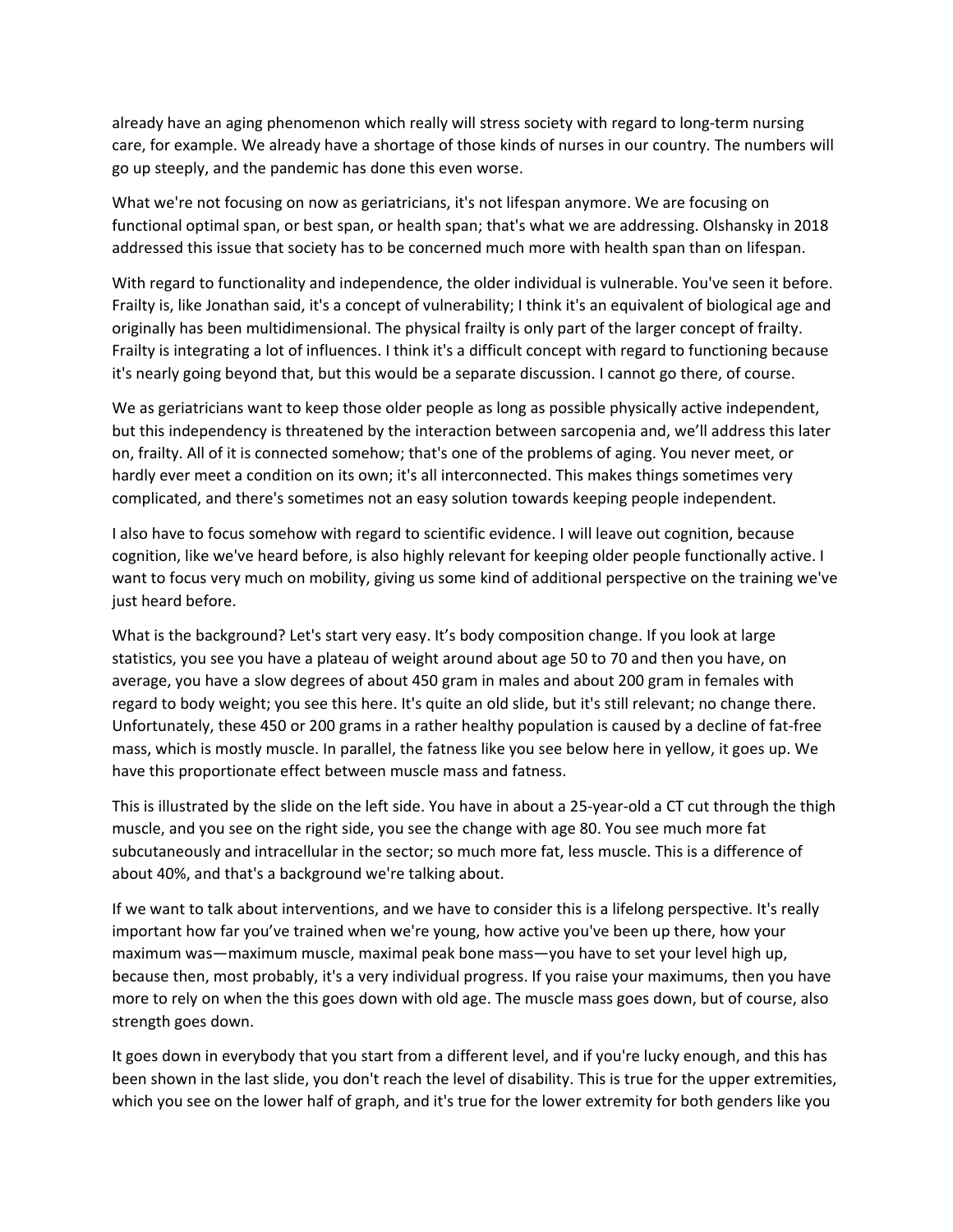see in the upper part of this slide. Loss of muscle mass and loss of strength is the concept here that we have to tackle if we want to keep people active, functioning, and mobile in old age.

I think a concept, which is also overlapping with frailty, and I personally think frailty is more a risk assessment like said before, if you really want to focus on function, I think the sarcopenia concept is maybe more suitable in many regards, because it's much closer related to muscle function. Gait is a complicated thing; there is a lot of neurological input with regard to gait speed, so if you stick with muscle, sometimes things get a little bit easier.

Sarcopenia means a combination of the muscle mass, low muscle mass, lower than average muscle in an older population; it's part of the older population and the combination with a muscle strength‐of‐ function parameter that is mostly directly connected to the muscle.

It's a complex etiology, of course, if you look at sarcopenia. What I want to stress here, and then we really move right into the main topic of this talk, which is nutrition. It's not nutrition only, but nutrition it's a much more important player in the older population than in the younger population. We talk a lot about obesity, about malnutrition in young individuals, in patients with chronic disease, that's true. But we have vulnerability in the older individual. This vulnerability is about reduced reserves, which is reflected in the change of body composition like I've showed you before. You have to keep your reserves as long as you can, and if you lose reserves, you have earlier functional impairment if you lose muscle mass. That's a complete change if you look at younger population, not the most serious ill, like people on hemodialysis you see accelerated aging in this patient group but that's not in general. You find this vulnerability with old age, so you have to keep a really close eye on the nutritional factors if you want to keep your older individual functionally active.

It's not about malnutrition only that's very closely related to a decline in muscle, and function, and strength, but it's also very important for prevention. If you want to be on the upper level of functioning, you have to check nutrition for a long period, and you have to follow preventive rules.

This slide shows you this interrelation between comorbidities, immobilization, medication, which is also highly relevant for appetite. Appetite gets more vulnerable in the older individual. You have vulnerability with regard to reserves, but you also have less appetite. This is more often impaired by medication, by immobilization so you really meet somehow a difficult condition always at risk of losing appetite, always at risk of losing weight, which is a characteristic of the older individual, let's say beyond age 75 or 80. You have to get a clear understanding that nutrition is highly relevant in this patient population, also in the nonpatient/pre‐patient period of this population, and you have to be more preventive with regard to nutrition than with any other age group. Because you want to keep your reserves. That's what I wanted to illustrate based on some slides that underline the concept of sarcopenia—keeping muscle mass, keeping strenghth, keeping function in this population.

This is a very famous slide. It shows you the hallmarks of aging. And yes, we are moving closer to a pharmaceutical therapy of aging. You may be aware of the TAME study with metformin, which tackled some of those hallmarks of aging and which wants to stop degenerative age-associated diseases and functional decline. We'll see whether this works. There are other substances that are tested already now, some in animal experiments but some already in human population. We'll see about that. What still is highly relevant to focus on those hallmark processes is, as shown on the left side of the slide is,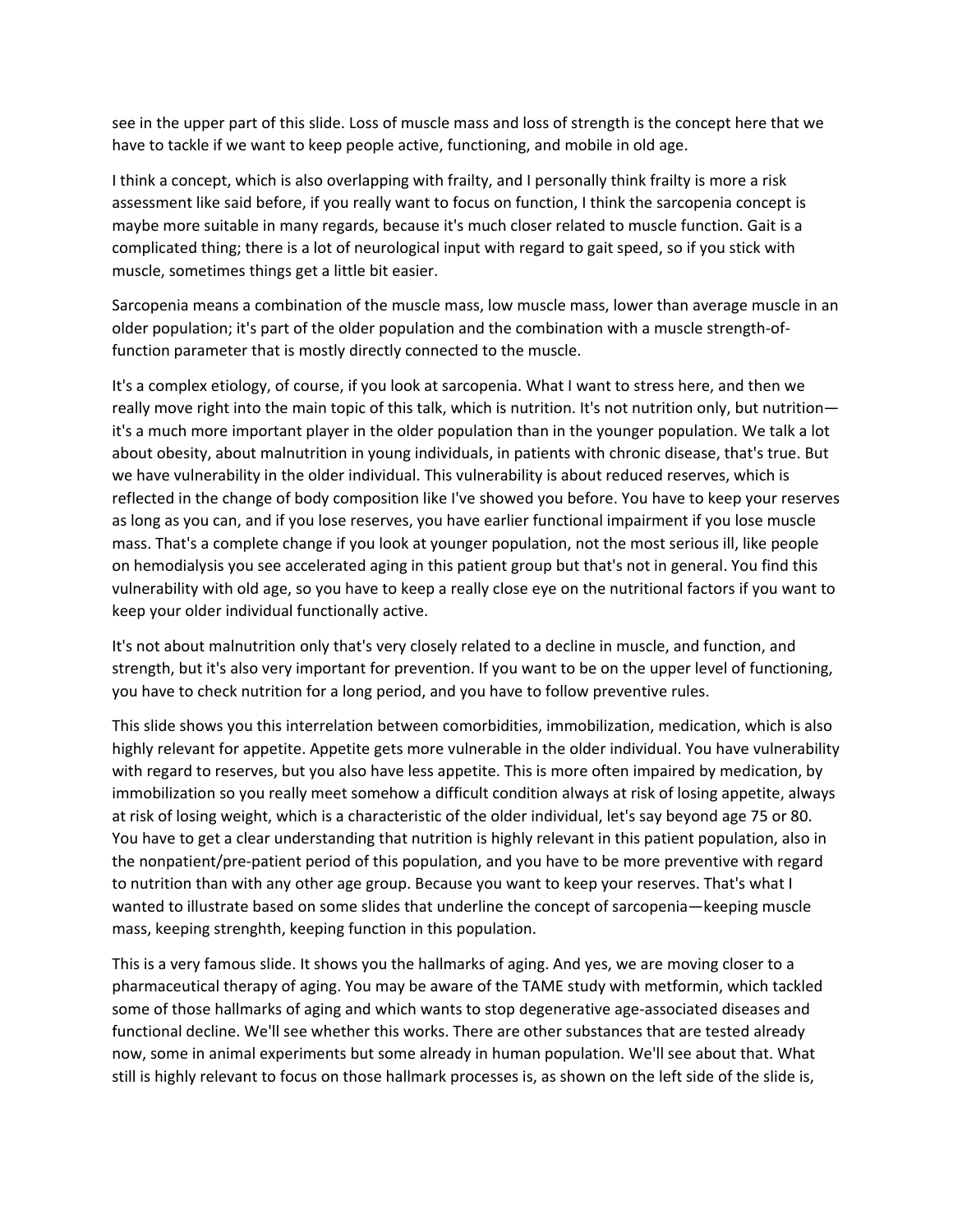exercise, which is the best thing to overcome anabolic resistance of aging, but also diet; and that's what we want to talk about now.

Let's start with prevention. Fortunately, it's not about process. It's about tasty food, it's attractive food, it's Mediterranean diet. There's some molecular work, there's some clinical work that Mediterranean diet has a lot of qualities that tackles the aging processes like the oxidation, the chronic low‐grade inflammation, which is relevant for mass loss and all the population, maybe a favorable acid–base load, which is also helpful, and by these mechanisms, it may reduce the muscle loss and may reduce the deterioration of muscle function. That's the content, but does this work?

There has been a study already published in 2011 by Luigi Ferrucci among others, you will be very much aware of him; he's the director of National Institute of Aging in Baltimore. They could show, and you already are aware of the SPPB, they had, if you followed strictly at, if you adhered strictly to the Mediterranean diet, in an Italian population in the InChianti study, there is really a rather wellperforming population in in Tuscany around Carrara, which is the King County region, and they could show, for one, that you have a higher SPPB score if you have a higher adherence during the study's 9year follow‐up. Even more importantly, if you have a high adherence, your risk of mobility disability is significantly reduced by around 50% during the 9‐year follow‐up. This was the first indication that the relevance of following the Mediterranean diet for improved functionality over 9 years' follow‐up.

Recently Karlsson published data from Sweden. You don't have to live in Italy to have a protective effect, a preventive effect from the Mediterranean diet. I recently talked to colleagues from Hong Kong, and they also score for Mediterranean diet components there. If you follow, if you have a high adherence they could show, again, with the concept of sarcopenia—a combination of loss of muscle mass and mostly loss of strength—that you have, in 16 years, a 50% reduction of incident sarcopenia in the Swedish population. This goes towards the same observation.

Can you do badly as well? Yes, you can, if you follow The British diet. The British diet, you may be aware of, is not a healthy diet; it's really fatty. You see some components of the British diet on the right side, and I think you can easily understand that this is not a healthy diet. On the on the left side, you'll see DP2 is the traditional British diet and, if you look at baseline at the 3‐year prevalence, this is quite highly significant, you have about a 2.6 higher risk of being sarcopenic if you follow a fat-rich diet. In an older population, extremely older population, [[WEBCAST CUTS OUT]].

Can you do something, if you have a lifelong perspective, can you do something if you're middle‐aged, if you're 45–50? Lynn also asked me to speak about prevention on not only the older population but midlife. For the 40–50 etc., yes, you can. This is quite a recent publication coming from the US, the Baltimore Longitudinal Study of Aging. They tested diet scores based on this tool, which is mentioned in the title. If you improve your diet based on these categories here, you can get a better result during a long-term follow-up with regard to functionality, based on the SPPB that has been introduced to you by Jonathan.

Underlining the positive effect of a healthy diet, a long‐term effect mostly; it's not a short‐term effect. If you do prevention towards aging, in my perception, it's longer intervals, big studies, long follow‐ups; it's never done quickly. You may be aware of the DO-HEALTH Study, which has been recently published in *JAMA*. They tried to do a lot of preventive measures, and they didn't result in approved functionality. I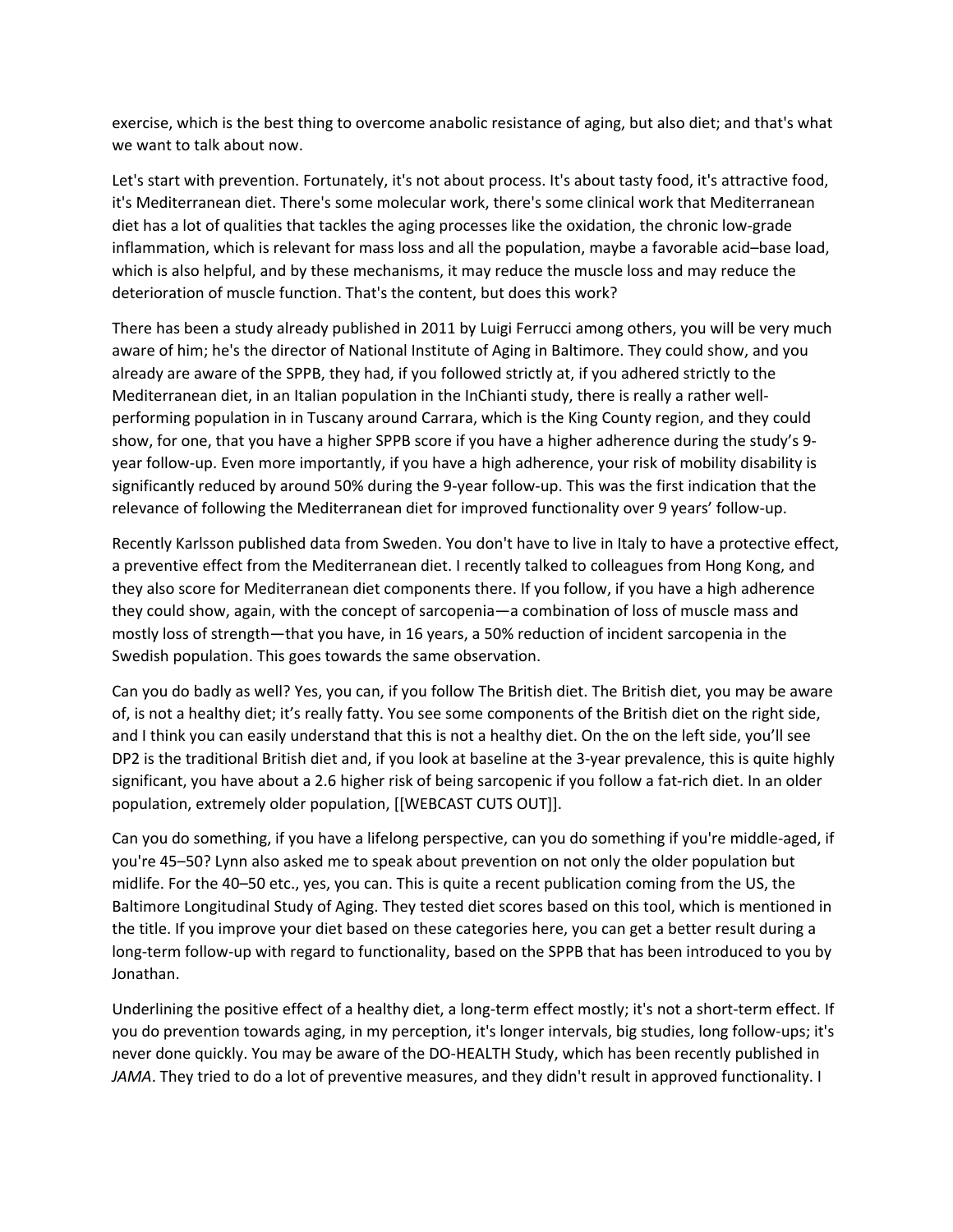think you have to have long intervals, and it's helpful to really go for higher age or for a population at risk.

Summarizing this first part of my talk, I would say, yes, if you go to natural food components, there is a positive effect which is related to food quality. Which is also relevant not to include components of the nutrition that may impair metabolism, may cause inflammation like saturated fatty acids, for example. If you have high-quality foods rich in vitamins and minerals, etc., you get a positive effect with regard to function and, which is also relevant, it's protein. If you have protein‐rich foods, this may also stabilize muscle loss in older age; that's the second part I want to talk about.

I want to talk about protein intake and the muscle in the older population. On this slide you see some healthy and less-healthy components. You see beef; you don't serve a T-bone steak now after this talk to your older patients in the hospital. You don't do that; you have other sources.

What's the problem protein? You may be aware of that quite a percentage of older individuals don't have adequate access to good protein sources; that's one part of the story. But there's a phenomenon many, many researchers in the world are now really supporting this concept; it's the concept of anabolic resistance. There's a reduced ability to use the protein that you ingest to build the muscle, to support muscle protein synthesis.

There are also, of course, inflammatory conditions that may cause a greater need for protein. In it, if you have less protein, you have a greater loss of functionality, which concerns the muscle and the bone. Muscle, as you are aware, is your rehabilitation specialist. The interaction between muscle and bone is it's one system, so we have to think about it very closely together. We also see more data coming up that support with regard to bone quality, higher protein intake.

Here you see the problems in the older population with regard to insufficient protein intake. You see about 20% of older individuals don't reach a threshold of 0.8, which is currently still the WHO recommendation. If you want to have an optimal protein intake in an older, possibly distressed population, you should move it up to at least 1.0; this percentage increases up to 40%–45%.

Is this based on science? Is there enough evidence? This is still discussed, especially in the US, but there are data from the US, like the first study from Houston, which has been highly relevant for the field. This study showed that if you are in the lowest quintile of protein intake, in a large population this has been served during a 3‐year follow‐up, you have a higher decline of muscle mass; if you are in the top quintile with regard to protein, you have 40% less muscle loss in the same population.

This is muscle and function. It's a difficult issue regarding methods. We want to assess muscle mass is not the whole story, because there's not a close relationship between muscle mass, loss of muscle mass, and loss of function. Therefore, it's very important to support these data that loss of muscle mass is less with higher protein take, with functional data. This has been done by the same group published in 2017, and they could show that with higher protein intake you have less incidence of mobility limitations. You're better off with regard to gait speed, strength, if you have a higher protein intake, possibly always beyond 1 gram of protein per kilogram of body weight.

This has also been shown in clinical populations that are also part of the rehab setting or rehab population, for example in a population with knee osteoarthritis. The majority of the subjects with knee osteoarthritis had a protein intake that was lower than the recommended daily allowance. Lower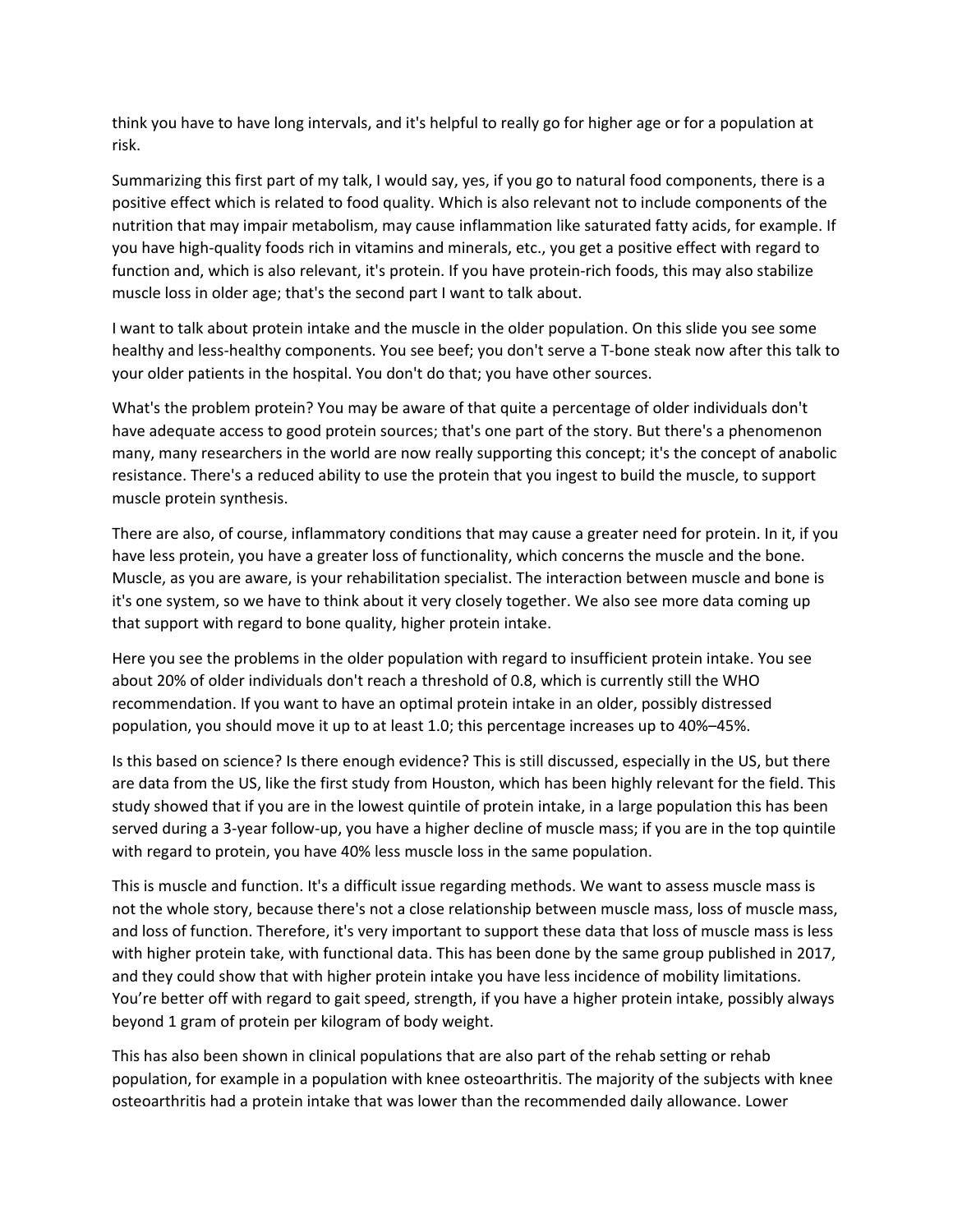protein intake, again, was associated with lower upper leg strength. The preventive effect of higher protein intake was underlined once more.

Like I told you before, there's the concept of anabolic resistance with aging. This can possibly be overcome by higher protein intake, but it will certainly be overcome by exercise. This is mostly strength training, where it should get could be shown to be most efficient. Some molecular data supporting this concept: If you want to reach the maximum plateau of muscle protein synthesis, it's a different threshold if you compare younger men with older men. If you are older, you move right on the scale, you have to invest more in protein to reach these plateaus, and this is underlining the concept of anabolic resistance for the older population.

Our expert group started in about 2013 to ask for a higher protein intake for the older population as a preventive measure against muscle loss and loss of muscle strength in the older population. We called this "optimal protein intake," because it's not on the same level like protein allowances. We know in the population that is getting older and older on average, we have a higher risk of functional decline with older age, and we want to counteract this development by increasing protein intake like shown before. There are much more data out there, which are unfortunately mostly observational. There are not that many intervention studies that focus on milk protein, for example, unfortunately. But if you raise the protein intake, you can expect positive effects. If you have overt sarcopenia or frailty, if you are beyond the rescue, if you're affected by these geriatric syndromes like we call them, then a high protein intake up to 1.4 gram per kilogram body weight per day is recommended, but be aware, don't go far beyond that. If you increase protein intake beyond 1.4, you might have a negative effect on appetite. If you have an [[WEBCAST CUTS OUT]] by the protein, you may have a problem with the overall caloric intake. Because the caloric intake in the older population is always the first target you have to meet. You always have to meet the adequate caloric intake, and only the next step is the adequate or optimal protein intake. So never forget about this. If you go up too steeply in an older individual with protein intake, you might have a negative effect on the caloric intake and this might overcome the positive effect of the higher protein intake. That's very, very important to have a really differentiated view on the macronutrients that are indicated for at‐risk older populations.

In most Western societies, you have the highest protein intake during the evening. You have a very skewed balance of protein intake of the day. Many researchers at the moment think that this should be more balanced. The perfect intervention would be if you pass over the plateau that I've shown you before for muscle protein synthesis. During several meals during the day—which would be breakfast, which would be lunch, and which would be dinner. One main target could be to increase protein intake at breakfast because, this is shown here, it's usually, the lowest protein intake of the day is during breakfast. Maybe this can be a target. This has been shown already in several studies that you can raise the overall protein intake over the day, the summation of the protein intake, if you target breakfast.

Another thing in the context of prevention and possibly therapy is vitamin D. This has been something which was a hype, we have to say. We didn't expect a lot of effects from vitamin D, we did expect that vitamin D, based on the current evidence, didn't meet the expected. What we can say now, the effects of vitamin D supplementations are very, very minor and obviously, with regard to strength, muscle strength, there is some effect, small effect, only if real vitamin deficiency is present. In this population, you might see an effect. But you don't see it if you're already beyond that; if you have a normal level of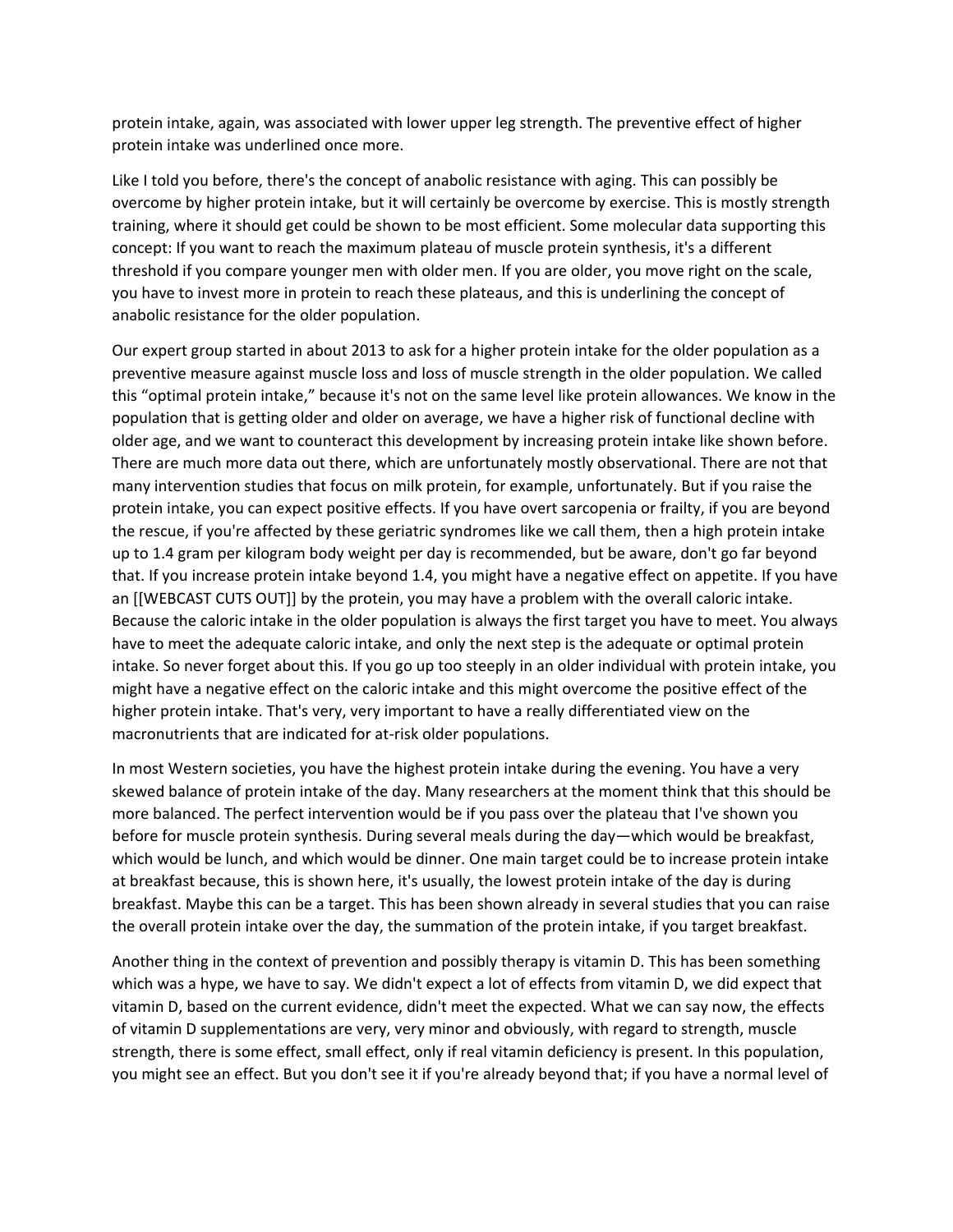vitamin D, there is no linear correlation between strength effect and vitamin D levels. This has been a failure, and this has been the wrong expectation, and this was not met.

This is very clearly, now shown, this is a very, very good study done by Shea, done in men and women beyond age 60. They had rather low vitamin D levels; it was easily shown that you can raise the vitamin D by 800 IU/d. But there was no effect if you go from low to high in this study on any strength of functional parameters. Vitamin D is part of a healthy diet, and of course we have a higher risk of vitamin D deficiency, which clearly should be corrected, but there's no justified expectation that high vitamin D supplementation is justified by the effect on the muscle mass of function.

Something else that we've shown (sorry for this mix‐up), that obviously it's helpful for increasing the effect of protein to counteract a vitamin deficiency. If you have a protein intake, high protein intake, this is helpful for muscle protein synthesis if you correct, first, vitamin D deficiency.

(Sorry for this.) This is again very important, just underlining this. I told you before, this is the DO‐ HEALTH study, which was coordinated by Bischoff‐Ferrari from Syria, and she did several interventions in quite a large data set. I think a quite difficult study design, multinational study, and they did vitamin D supplementation, omega-3 fatty acid supplementation, strength training exercise, but they could show no effects, no effects on function, SPPB, again, no effect on cognition, no effects on fractures, no effect on infection, no effect on blood pressure. This was rather untargeted. If you do intervention studies, most probably, it's good to focus on real address population. This population was quite heterogeneous and, unfortunately, this was very disappointing.

Coming back once more, and then finishing this part of the talk. Vitamin D supplementation—how much? Don't go beyond 2000 we now recommend 800 IU to 1,000 IU a day, and this would be safe. If you start to correct a deficiency, probably after hip fracture, you start at maybe 2000 IU for 4 weeks or 8 weeks, then go back to 800–1,000, but don't keep up the high doses for longer periods. Don't do positive vitamin D shots every 3 months or 6 months; there are several studies showing that you increase the falls rate in this population if you do 3 months or 6 months shots of high vitamin D doses. I think that's a very important message, because obviously, it might counteract the rehabilitation efforts.

Can you do more? Can you have the best protein possibly and get a stronger effect on the muscle? Yes, obviously you may if you target the right population. We are not talking about prevention, nor are we talking about the sarcopenia population. Leucine is a high volta amino acid that acts as a *katalysator*, we say in Germany, *katalysator* [catalyst], maybe it's the same word in English—I hope so—it strengthens the effect of the other proteins that are ingested in parallel with leucine. You don't give leucine on its own; you always combine it with other proteins. It always has to be a mix. If we have a high‐leucine supplement, a whey protein for example, then you get, possibly, the best effect. It's easily digestible; you get a strong effect, a very quick effect on muscle protein synthesis. What we could show in a rather large study with about 400 participants, all with a worse sarcopenia on the European Sarcopenia Criteria, we could show a positive effect on muscle and a positive effect on the chair‐rise test. Simply by this supplement, which is something which is not a routine, of course, in a sarcopenia population because, always, training is the key intervention. And usually it's strengthening as a basic requirement in this population. Don't forget, you have sarcopenia patients that cannot train because they don't have access; some of our patients that have pelvic fractures and sarcopenic hip fractures, being sarcopenic they start rehabilitation. We can discuss this later on, but it takes a while until they reach a plateau of the strength training, of the mobility, of the flexibility training, etc., that stabilizes the muscles. We are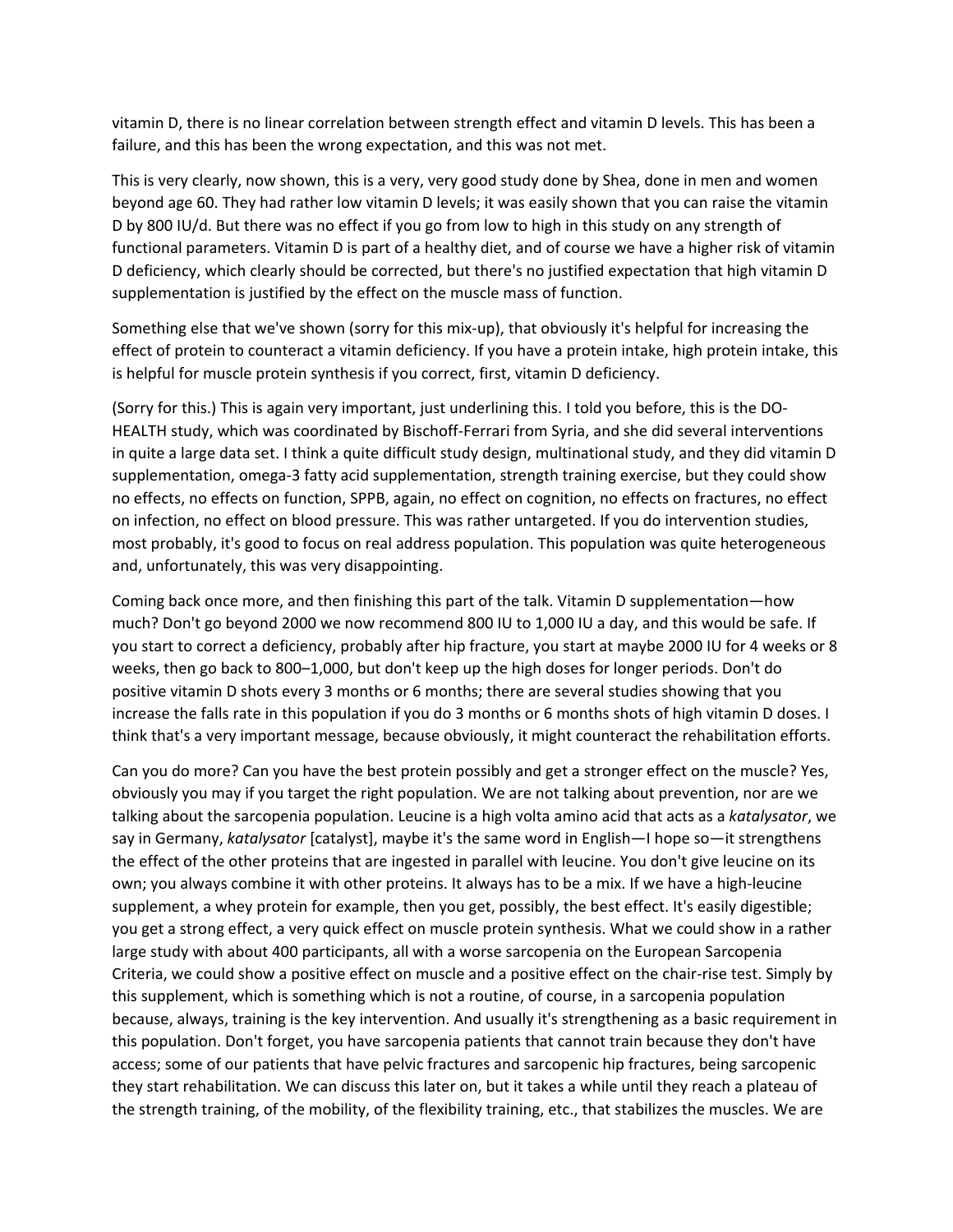not allowed to underestimate the negative effects of the early postoperative phase in patients with hip fracture and in all those patients that are pain‐associated or immobilized after pelvic fractures. I think this can be an indication, not only for high protein but possibly for supplementation with leucine.

Coming back to what I said before. We do it in a in a post hoc analysis of our study, we saw that those patients that had a larger increase of muscle mass that started with a higher vitamin D level, that were not deficient. Therefore, we think it's good to correct the vitamin D deficiency if present and combine it then with protein. You get a better effect on muscle protein synthesis, which results in a higher muscle mass.

Is this our study only? Unfortunately not. We definitely did the largest study, but other researchers contributed to this field. They could show that if you combine high‐quality protein with vitamin D, you get a, in this recently published meta‐analysis, you get a positive effect on handgrip strength and also a positive effect on sit‐to‐stand time. But you don't get a significantly positive effect on walking speed. Again, walking speed is a complicated issue. That's why it's such a good indication of risk, because there are more systems going into the parameter than only the muscle. Even a stand-up performance is not only the muscle, of course, but obviously gait is even a more complicated, functional process than a stand‐up mechanism is. At least, that's our concept. We can discuss this later on.

What we should be aware of is that also in geriatrics, like malnutrition, which is multi-etiological, it interferes directly with sarcopenia and vice versa—from two sides. It's not only malnutrition causing sarcopenia, but it's also that if you have difficulty climbing stairs you have a higher incidence of malnutrition, because you have less appetite, you have problems to access better nutrition, etc. So it goes in two ways, and this may of course cause a vicious cycle.

Well, very briefly, it's not only the US; it's also Germany. I show you some really bad data on obesity and old age in Germany. You see here for women and men, you see we move up beyond 30% in the age group of 70 and 79, and that's very, very unfortunate. Because if we look at a long-term observational study coming from Finland, then of course obesity in age 50, 60 is causing frailty, pre‐frailty in later life. Obesity may be another challenge to society in an aging society. If we are not training early in life, if you are not keeping physically active, then this really may cause serious problems. This also is a trick of disability in old age, like shown here—high BMI having a higher percentage and a higher risk of a lower activities of daily living.

The worst thing is maybe if we have obesity in combination with sarcopenia but, unfortunately, there have been no agreed definitions of this geriatric syndrome sarcopenic obesity, the combination of sarcopenia and obesity. Those two conditions shouldn't combine, because they have really bad outcomes. They have, also, higher fracture rates; that's what has been shown. At the moment, international experts group still work on definitions and are trying to agree on diagnostic criteria for this special condition.

What can be said today is that obesity is impairing physical performance in the older population, causes more frailty during long‐term follow‐up studies, decreases quality of lives, and increases dependency. We have to keep our eye on malnutrition. Clearly, we have to focus on sarcopenia, we have to be aware of obesity and, very often, we have a mix of it all, and that makes things, very often, very difficult.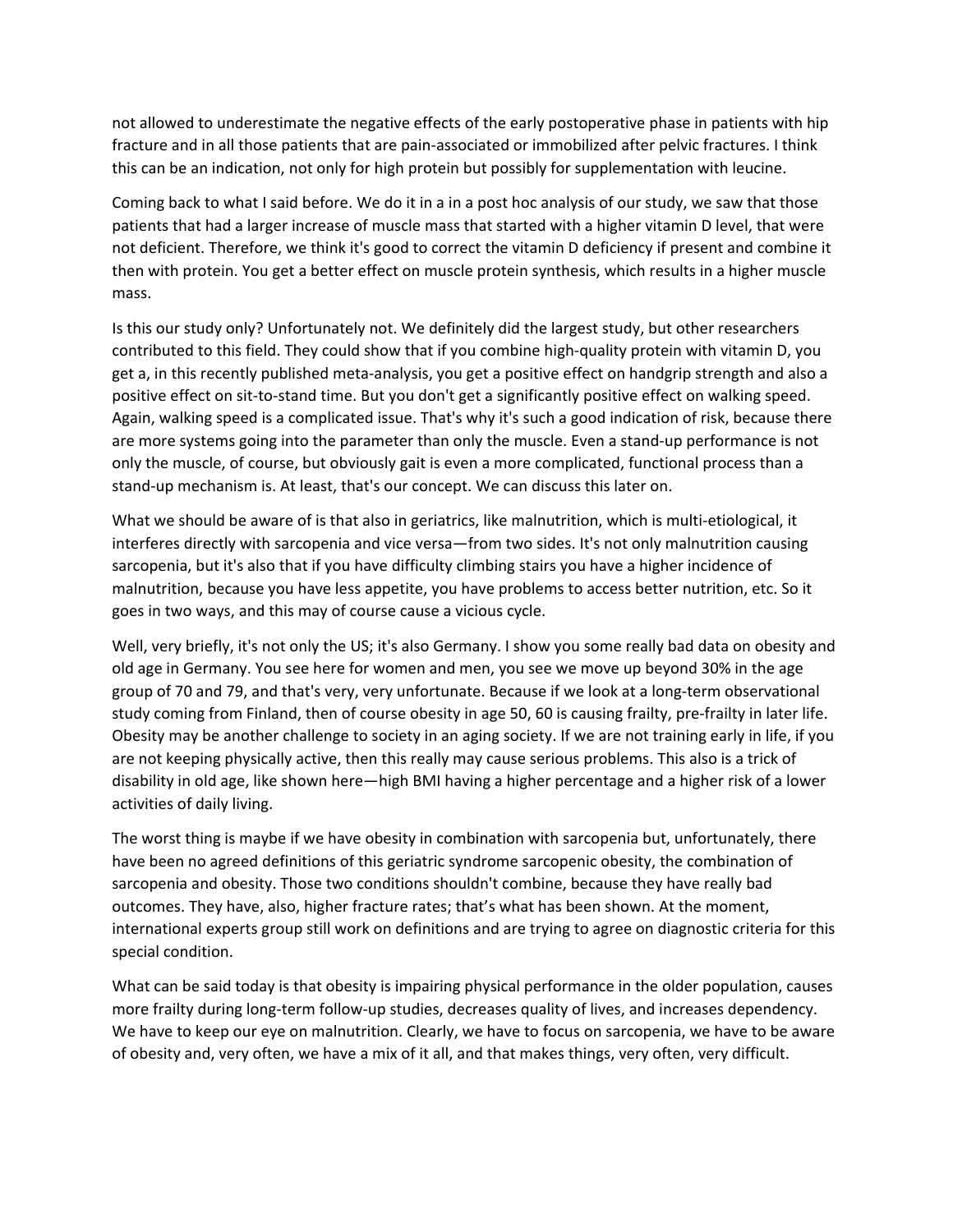As you are definitely aware of, the best remedy, the best trunk against the aging process is physical activity. It has been shown in a large number of experimental studies that this really tackles quite some hallmarks of aging. What we can see is that you have to change, possibly. You weigh how you train when you get older and that's—I want to state this briefly—if we want to tackle sarcopenia, the muscle loss, if you have the muscle still as one outcome parameter, you have to do resistance exercise because aerobic exercise and flexibility training does not increase the muscle like shown here. Skeletal muscle doesn't increase with these. So if you want to really go for the muscle, for the strength, you have to do resistance training. This has to shift between age 50, 60, and 70 towards the older population 80. You have to change, possibly, the percentage that you want to invest in this population, and you have to increase the percentage that you invest into resistance training when compared to aerobic exercise.

Coming to an end. Like Jonathan said, it's a combination; you never go for one intervention alone if you want to successfully age. If you want to be a good agent, then you have to combine the physical exercise, the training, you have to combine with nutrition, and with your social interaction.

That's the last study I want to show; I love it. It's about art, life, and death. This study, published in the *BMJ, British Medical Journal,* looked at a 14 years' follow‐up of consuming art. It's not making art, which I couldn't do, but I like to consume art. Even if you're very much engaged with art and consuming art, going to galleries or to concerts, you have a higher survival rate. I think that's a good message for finishing this talk.

I want to summarize. The relevance of adequate nutrition for functionality increases dramatically, in my view, with age, because it's a vulnerable population. Positive preventive effects of healthy diets like the Mediterranean diet on muscle mass in muscle function have been documented; of course, we always need more study. Nutrition is never an easy focus of science; it's very complicated because of the interaction of other lifestyle factors with nutrition. An optimal intake of protein is effective in sarcopenia prevention, possibly also in therapy. Vitamin D deficiency has to be corrected, but over supplementation has to be avoided because of possible side effects. Obesity in our populations with less physical activity is a serious threat, especially to those with less education; this comes becomes very prominent in higher age. The concept of successful functional aging has to be multidimensional, cannot be nutrition alone, and it has to incorporate nutrition, physical exercise, and social interaction as equivalent components.

Thank you very much for listening. These are four photographs from a German photographer. It's a book he published. He did photographs in all continents, and all those pictured here and all the people in the book are far beyond age 100. I think these pictures show how quality of life can be retained in an older population. I think it's a positive end of this talk. Thank you very much for listening.

**Amy Houtrow:** Well, thank you, that was absolutely fantastic. You're getting a round of applause, and I see Walter has his hand up to ask the very first question. We have about 10 minutes for questions, so take it away, Walter.

**Walter Frontera:** Thank you very much, fantastic talk. The importance of combining exercise and nutrition, optimal exercise and good nutrition, is clear. I guess I completely believe in that, and you have provided strong support for that idea.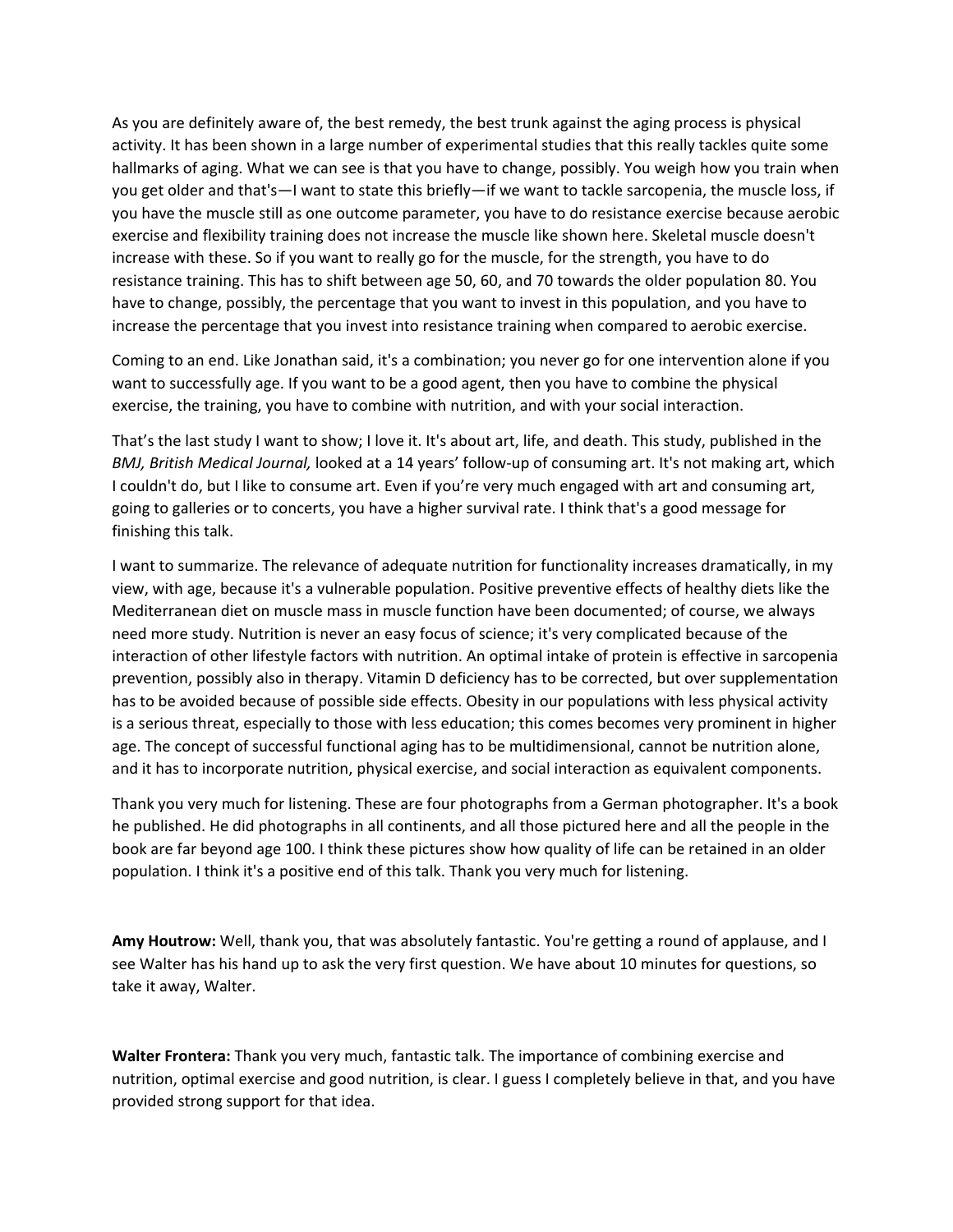One question that I have here regarding the level of protein intake has to do with a recommended daily intake. You mentioned up to 1.2 or 1.4. My question to you has to do with this idea that people who are physically active may require more than the standard recommendation. How would you recommend evaluating that additional need and providing that additional protein if needed?

**Jürgen Bauer:** Well, I think those that are training well are not the at‐risk groups. I think we see these data from Netherlands, for example, we have a lot of countries that are beyond 1.0 regularly. It's the regular intake, especially in milk‐drinking countries, is quite high. The problem is much greater, for example in Asia, as the diet is much different originally. I think we wouldn't adapt the recommendation based on the activity level. I think I would target first 1.0 on a more general level, and in the at-risk population during exercise, I would possibly supplement in the rehabilitation period, moving them up to 1.2. I'm not a big fan of any extremes with regard to anything in the older population. I always would start moderate and only be very intense in a very small percentage of this population. That is really suitable for these more sophisticated training, for these higher supplementation, so I would always play it safe.

**Amy Houtrow:** Wonderful. Lynn, do you want to come in and ask your question?

**Lynn Gerber:** Thank you. First of all, thank you so much. I think we think of nutrition and macro‐ and micronutrients as an afterthought. Just as we condemn our fellow health professionals of just referred to PT, we say refer to nutrition. I think the time has come where there's lots of data that we need to know about.

On that, I actually have two questions. The first one is, can you elaborate a bit on the factors that may contribute to anabolic resistance? Clearly aging and age is one of the biggest, as is activity, but are there physiological and other risk factors that we should be more attuned to and possibly target?

**Jürgen Bauer:** Well, this is the complicated thing. You have different levels; you have the general physiological aging process, and I think the chronic low‐grade inflammation that is associated with aging may be a key player here. It's only part of it, and we don't know exactly.

We have some good cohort data on the relevance of chronic low-grade inflammation, but it's, again, only one part of it. Another thing is, we have shifting hormonal levels, and we have low testosterone. Low testosterone is some kind of risk factor for even lower performance level and lower muscle mass. It's definitely low‐grade inflammation, it's definitely hormonal factors, and what we've missed on, we have definitely also changes in innervation. But in looking at the neural part of it has been quiet. There was not a lot of research in patient population or sarcopenia population tackling the nerval side of it. I think those are only three examples that we're looking into it at the moment.

Another thing, and we have first compounds trying to work on this, is mitochondrial dysfunction. I think that's the current kits on, new kids on the block. I cannot tell you which one is the one we can overcome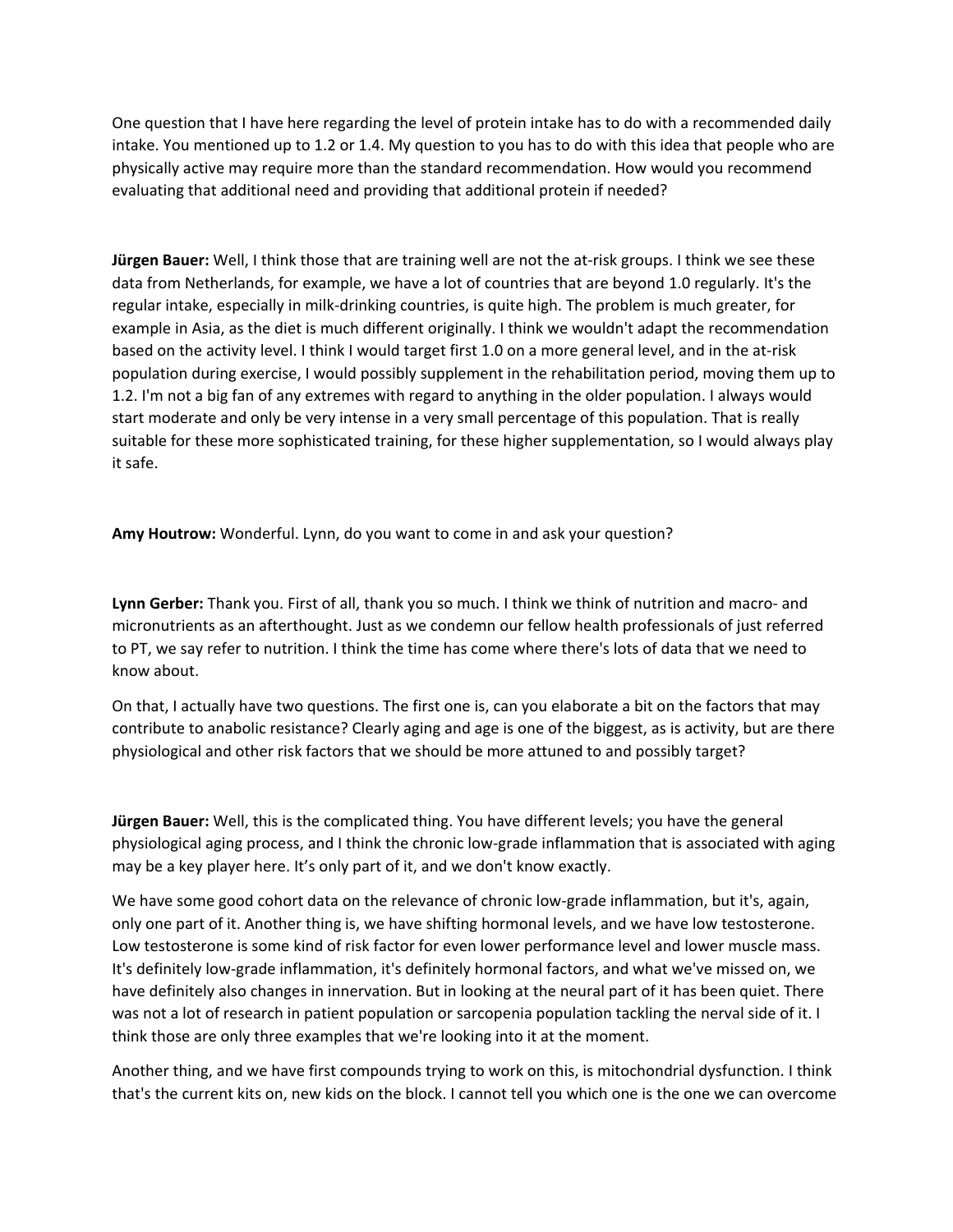and then create patient-relevant effects, but I think we're moving faster now from molecular analysis to where it's meaningful, possibly pharmacological or supplementation intervention. I think this is going much quicker in the years to come than we've seen in the last 10 to 15 years.

**Lynn Gerber:** We are looking at a secondary sarcopenia in our patients with fatty liver and NASH, and we have begun to sort out things like biological groupings of proinflammatory markers, growth factors, so insulin growth factor‐1, and myokines CCL‐1 and‐3, and also looking now, recently, to your point at neuropeptides. What is the role of the chromophant cells and serotonergic systems tryptophan pathway, etc. It's very complicated; I'm with you 100%. But I was thinking you could send me down the right pathway.

**Jürgen Bauer:** I would like to add, I think geriatric medicine, and I think it's a very similar picture in Europe and the US—it's not an easy discipline. It's something like a stigma, I have to say, several reasons for that. Which is now really happening is the concepts of frailty and also sarcopenia is going far beyond geriatric medicine. American Society for the Study of Liver Disease has recent guidelines and recommended screening for malnutrition, sarcopenia, and frailty in all patients with liver cirrhosis.

One example, and it goes towards pulmonology, heart disease—the concept of muscle loss and functionality as a major determinant of the quality of life. That's the story that's entering the general field of medicine. I'm very pleased to learn about this, but I believe, that we have to analyze, someday, the individual key players of the process. We have to see if it's a history or if it's ongoing. And if it's ongoing, this would tackle them, the phenomenon rightly; but we're not there. We're looking there. This may be very complex, but I would love to have sarcopenia biomarkers that would identify the key player of the sarcopenia development.

**Lynn Gerber:** Does it matter if you consume plant or animal protein?

**Jürgen Bauer:** That's a huge story.

**Lynn Gerber:** Sorry. You mean, no yes or no to this?

**Jürgen Bauer:** That's difficult because, in principle, I think data are out there that especially in the younger population, it's equivalent in many respects, on consumed plant or milk protein. But in the older population, there are some data that, obviously some reserves of digestion are not optimal, and they benefit possibly more from the easily accessible animal protein more than from the plant protein. And, the bulk associated with plants can impair appetite, possibly, if you go the towards higher plant‐ associated protein intake in a sarcopenia patient. There's already a vulnerable appetite situation. So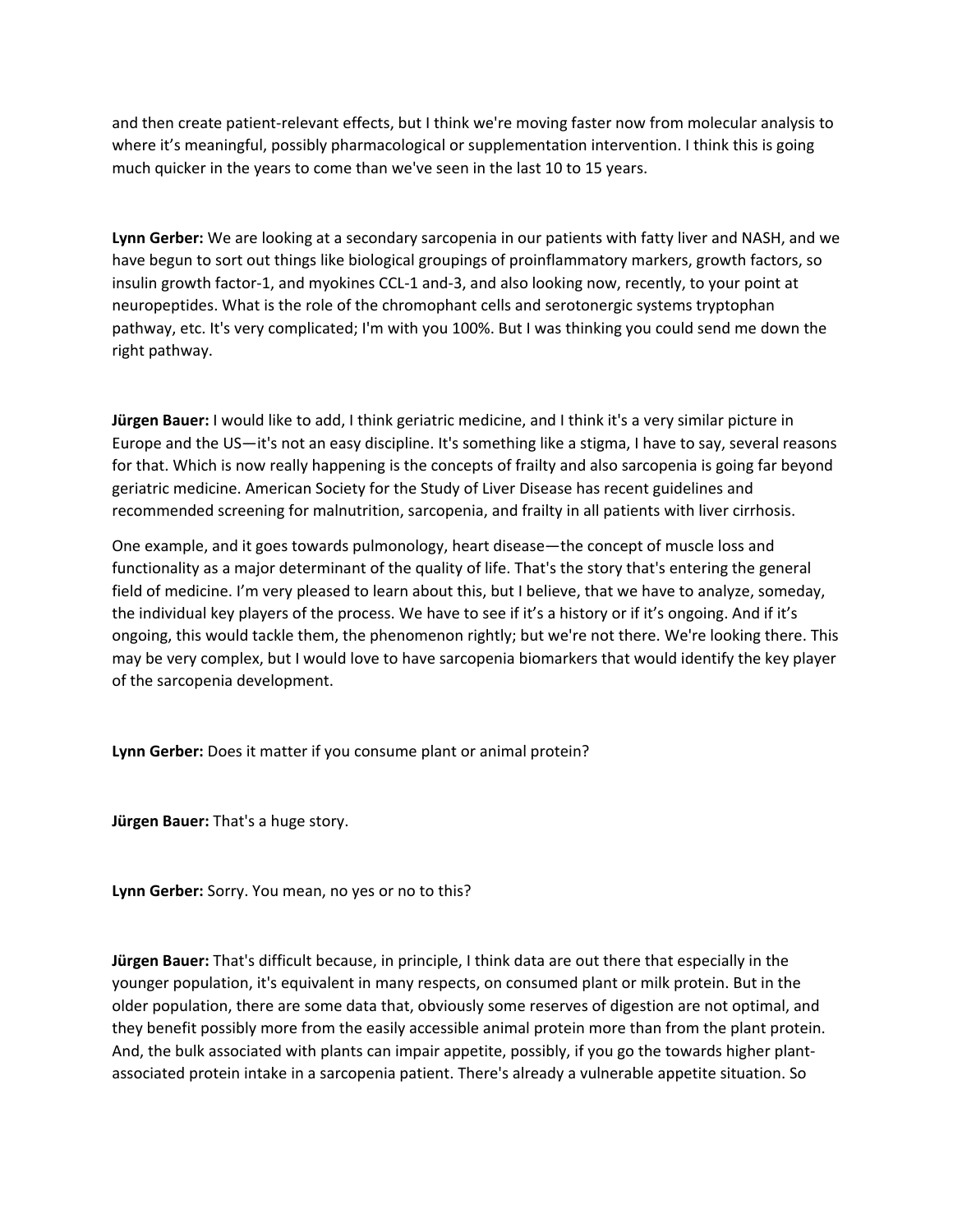that's why we recommend more milk protein, etc. But that's a problem in India, Thailand, and other Asian countries that are not consuming milk.

**Lynn Gerber:** Thank you, thank you.

**Amy Houtrow:** Well, we just have a couple more minutes, and I'd like to hand over the Mic to Gerold, who will take the last question with you before we wrap up.

**Gerold Stucki:** Thank you very much for clarifying also the vitamin D issue; I think you made it very clear.

In rheumatoid arthritis, we have kind of a similar starting point, creatine supplementation. You can increase muscle mass, you can may even increase muscle strength, but it does not translate into people's functioning. My question is, beyond inflammatory diseases, what do you think—is it worthwhile to look for creatine phosphate in a population, at least to supplement to a normal level? Because what we found is that some people that actually had a lower level could get a bigger level, and maybe that could translate into better functioning.

**Jürgen Bauer:** Well, there's definitely something good in creatine supplementation as well, I think, in this population. Unfortunately, the literature is very scarce on creatine supplementation in the older population. I think, to be honest, that the big studies are driven by the industry and, obviously, the interest is different between the leucine‐supplementation concept and the creatine‐supplementation concept. Unfortunately, it cannot be said at the moment which kind of supplementation would be the best approach.

In principle, we should not over-expect these effects, especially on a short-term basis. It's not the perfect tool; it's just an add-on tool in a highly at-risk population. That's what I see with the supplementation. And also limit it for maybe 2 to 3 months. It takes a lot of talking to the patient and the caregivers, because otherwise, they just don't take the supplement. We have to limit this subscription to certain patients, definitely. This goes for the creatine and the leucine, etc., as well, in my perception at least.

**Amy Houtrow:** Thank you so much for being here. I'm going to give Lynn the last word as we out close out the session. Thank you very much, and thank you, Jonathan if you're still on as well.

**Lynn Gerber:** Thank you so much to our outstanding speakers. This will be recorded, and we are hoping if everyone is willing, that we can come up with a summary document.

It was absolutely groundbreaking and eye-opening for many of us, even those of us who've been around for a while, so thank you so much to our speakers and an exemplary audience obviously engaged, and